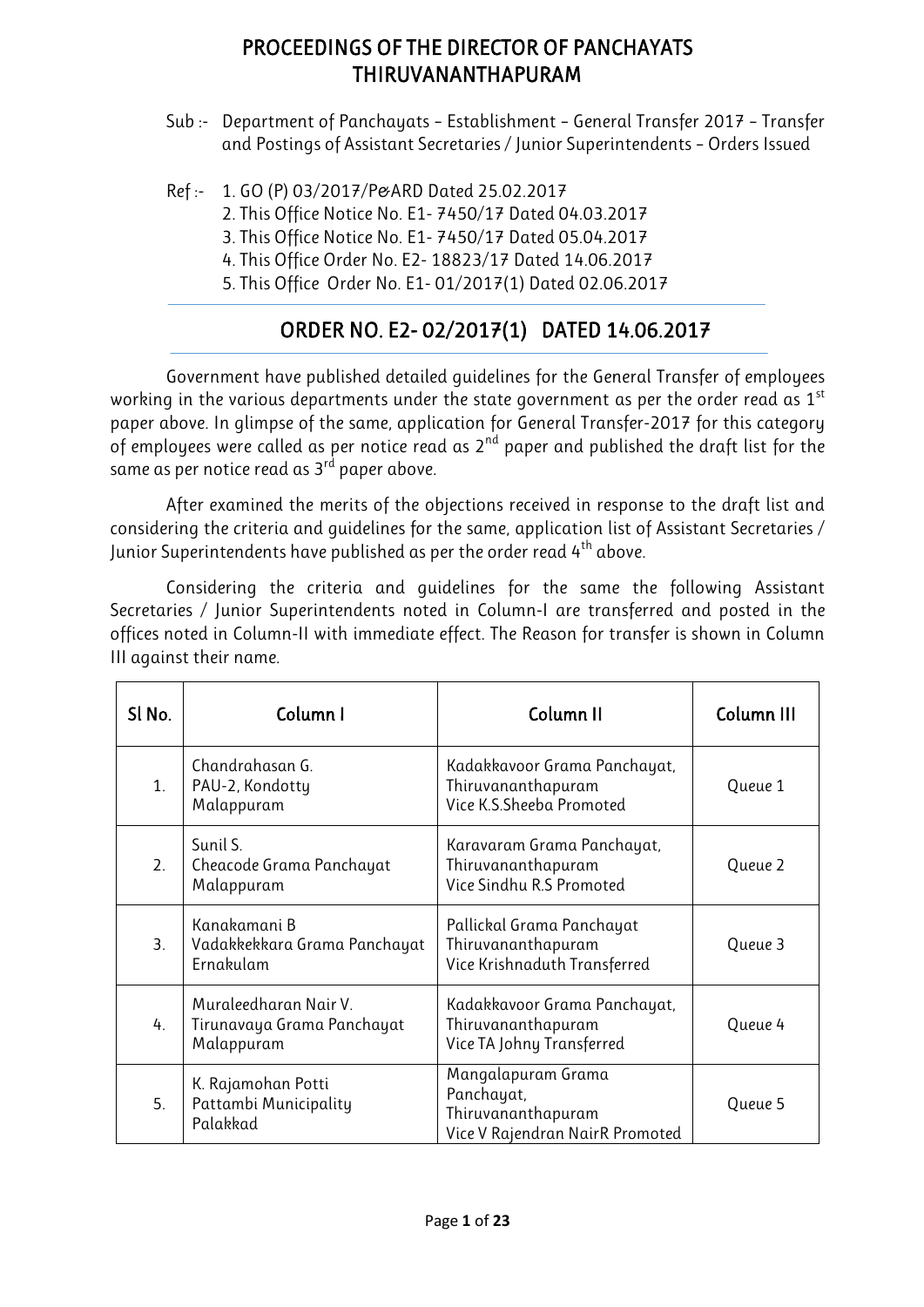| 6.  | Sureshbabu.M<br>PAU-1<br>Thrissur                                 | O/o The Director of Panchayats,<br>Thiruvananthapuram<br>In the Retiring Vaccancy       | Queue 6  |
|-----|-------------------------------------------------------------------|-----------------------------------------------------------------------------------------|----------|
| 7.  | Anand j<br>Kozhencherry Grama Panchayat<br>Pathanamthitta         | Maranallur Grama Panchayat,<br>Thiruvananthapuram<br>Vice Santhosh kumar.G Promoted     | Queue 7  |
| 8.  | Bensilal K.R.<br>Aliparamba Grama Panchayat<br>Malappuram         | Kadinamkulam Grama<br>Panchayat,<br>Thiruvananthapuram<br>Vice Mini G Promoted          | Queue 8  |
| 9.  | Manoj.S<br>Puthur Grama Panchayat<br>Thrissur                     | O/o The Deputy Director of<br>Panchayats,<br>Thiruvananthapuram<br>Vice Asok C Promoted | Queue 11 |
| 10. | Starley.0.S<br>Performance Audit unit-3,<br>Chathannoor<br>Kollam | Anchuthengu Grama Panchayat,<br>Thiruvananthapuram<br>Vice V. G. Gopakumar Promoted     | Queue 13 |
| 11. | Sheeba Rajan<br>Peruvalloor Grama Panchayat<br>Malappuram         | Vilavoorkkal Grama Panchayat<br>Thiruvananthapuram<br>Vice Bindu Transferred            | Queue 14 |
| 12. | R.S.Harikumar,<br>Vandiperiyar Grama Panchayat<br>Idukki          | Poovachal Grama Panchayat,<br>Thiruvananthapuram<br>Vice Abdul Hakkim Transferred       | Queue 15 |
| 13. | Binukumar. C. V<br>Chengamanadu Grama<br>Panchayat<br>Ernakulam   | Pallichal Grama Panchayat<br>Thiruvananthapuram<br>Vice Deepa I Transferred             | Queue 16 |
| 14. | Sureshbabu.G.S<br>Nenmeni Grama Panchayat<br>Wayanad              | Vellarada Grama Panchayat,<br>Thiruvananthapuram<br>Vice Kishor K S Promoted            | Queue 18 |
| 15. | Franklindas.D.R<br>Noolpuzha Grama Panchayat<br>Wayanad           | Vithura Grama Panchayat,<br>Thiruvananthapuram<br>Vice K K sajeev Kumar Promoted        | Queue 19 |
| 16. | Sunil P.<br>Peruvalloor Grama Panchayat<br>Malappuram             | Kallara Grama Panchayat<br>Thiruvananthapuram<br>Vice Louji M Nair Transferred          | Queue 20 |
| 17. | Vimala Chandran.V.S<br>Vadavannur Grama Panchayat<br>Palakkad     | Navaikulam Grama Panchayat<br>Thiruvananthapuram<br>Vice S Balanandan Transferred       | Queue 22 |
| 18. | Sureshbabu.S<br>Mankara Grama Panchayat<br>Palakkad               | Vellanad Grama Panchayat,<br>Thiruvananthapuram<br>Vice R Hemalatha Promoted            | Queue 23 |
| 19. | Suresh Kumar V<br>Munnar Grama Panchayat Idukki                   | Pothencode Grama Panchayat,<br>ThiruvananthapuramVice<br>Ismailkunju.Y Promoted         | Queue 25 |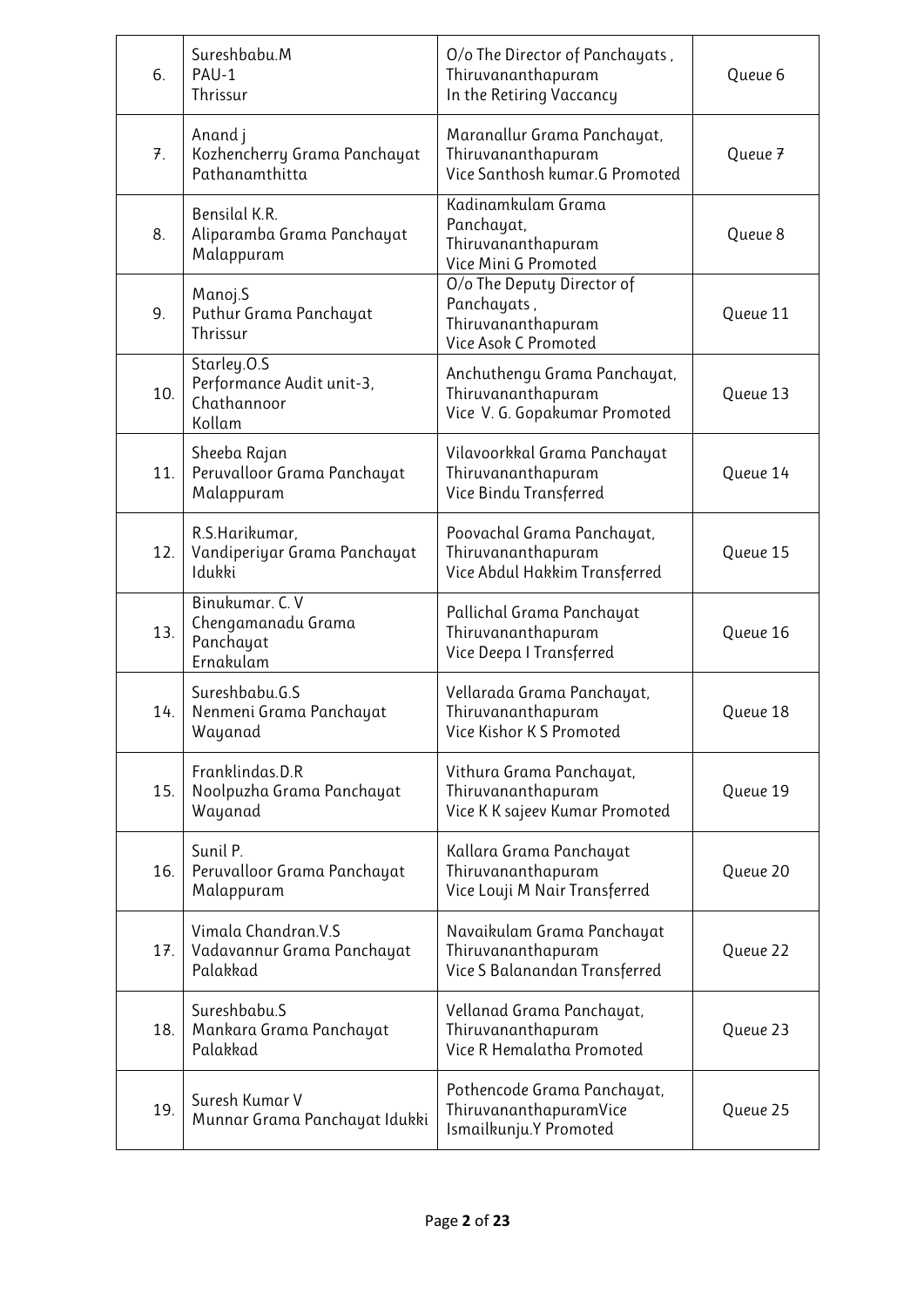| 20. | Anilkumar A<br>Vandiperiyar Grama Panchayat<br>Idukki                 | Kottukal Grama Panchayat<br>Thiruvananthapuram<br>Vice Vishnu Nanboothiri<br>Promoted   | Queue 26 |
|-----|-----------------------------------------------------------------------|-----------------------------------------------------------------------------------------|----------|
| 21. | Vinod S<br>Nedumbassery Grama Panchayat<br>Ernakulam                  | Vellarada Grama Panchayat<br>Thiruvananthapuram<br>VideTS Beena Transferred             | Queue 27 |
| 22. | Leena KG<br>Kollayil Grama Panchayat<br>Thiruvananthapuram            | Kulathoor Grama Panchayat,<br>Thiruvananthapuram<br>Vice Santhosh Kumar.P.B<br>Promoted | Request  |
| 23. | M Jerad<br>Chenkal Grama Panchayat<br>Thiruvananthapuram              | Kollayil Grama Panchayat<br>Thiruvananthapuram<br>Vice Leena Transferred                | Request  |
| 24. | V.Chithra prasannan<br>Nellanad Grama Panchayat<br>Thiruvananthapuram | PAU-II Chenkal,<br>Thiruvananthapuram<br>Vice Apsarakumar.V.K Promoted                  | Request  |
| 25. | TA Johny<br>Kadakkavoor Grama Panchayat<br>Thiruvananthapuram         | Athiyannoor Grama Panchayt<br>Thiruvananthapuram<br>Vice Jayasreeraj Promoted           | Request  |
| 26. | Louji M Nair<br>Kallara Grama Panchayat<br>Thiruvananthapuram         | PAU-Kattakada<br>Thiruvananthapuram<br>Vice Manoj B S Transferred                       | Request  |
| 27. | Julie Lawrance<br>Vellarada Grama Panchayat<br>Thiruvananthapuram     | Kollayil Grama Panchayat,<br>Thiruvananthapuram<br>Vice Latha L Promoted                | Request  |
| 28. | <b>TS Beena</b><br>Vellarada Grama Panchayat<br>Thiruvananthapuram    | Parassala Grama Panchayat<br>Thiruvananthapuram<br>Vice Vijayakumari Transferred        | Request  |
| 29. | S Balanandan<br>Navaikulam Grama Panchayat<br>Thiruvananthapuram      | Kizhuvilam Grama Panchayat<br>Thiruvananthapuram<br>Vice Anilkumar Transferred          | Request  |
| 30. | Anilkumar K<br>Kizhuvilam Grama Panchayat<br>Thiruvananthapuram       | PAU- 1, Chirayinkeezhu<br>Thiruvananthapuram<br>In the Retiring Vaccancy                | Request  |
| 31. | <b>Bindu V</b><br>Vilavoorkkal Grama Panchayat<br>Thiruvananthapuram  | O/o The Director of Panchayats,<br>Thiruvananthapuram<br>Vice Shibu Pranab R S Promoted | Request  |
| 32. | Deepa l<br>Pallichal Grama Panchayat<br>Thiruvananthapuram            | Aruvikkara Grama Panchayat<br>Thiruvananthapuram<br>(Vice Mable Sheela Transferred)     | Request  |
| 33. | Manoj B S<br>PAU Kattakada<br>Thiruvananthapuram                      | District Panchayat,<br>Thiruvananthapuram<br>Vice Chandra Babu .S.S Promoted            | Request  |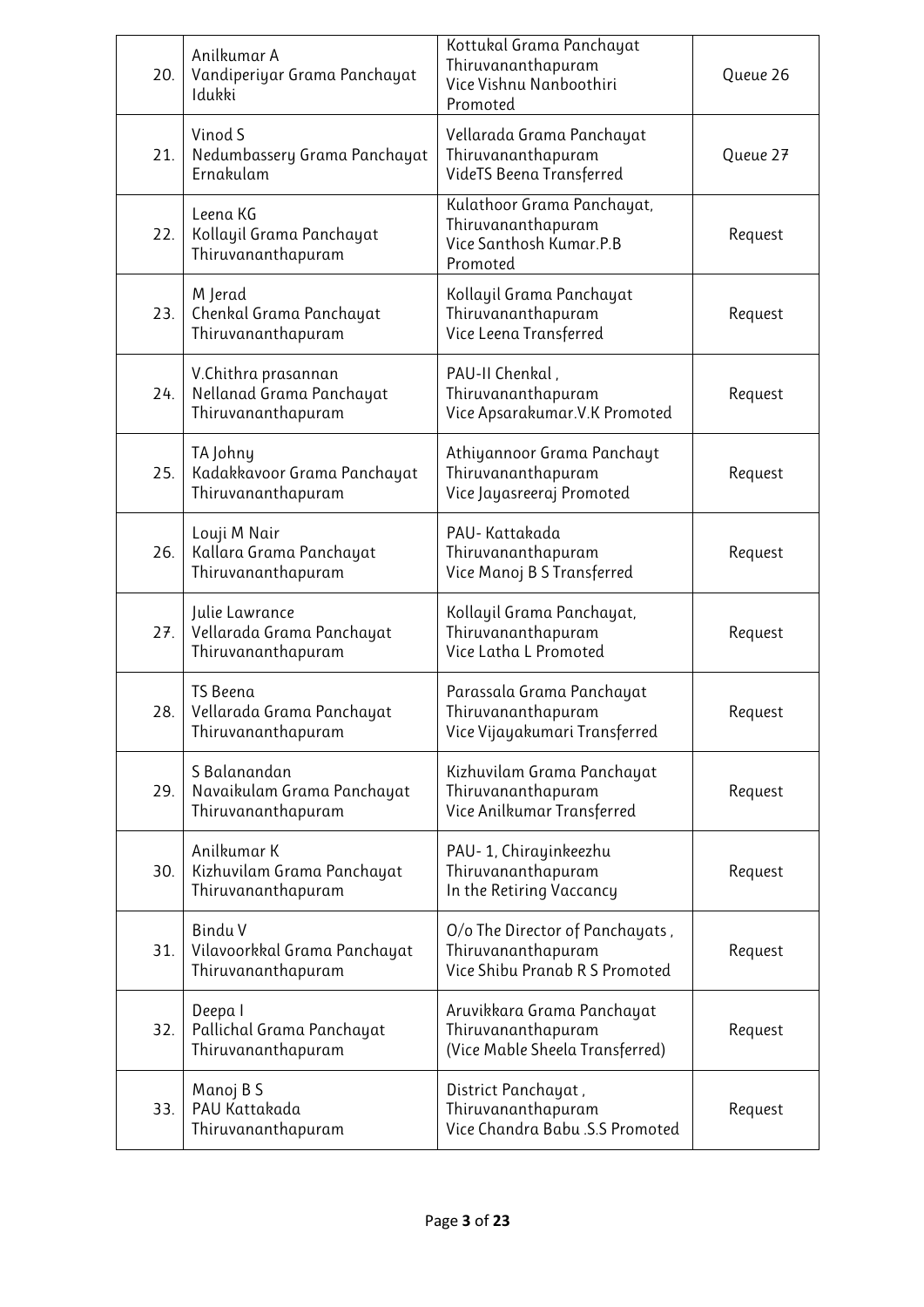| 34. | Ajitha SS<br>Poovachal Grama Panchayat<br>Thiruvananthapuram (On Leave) | O/o The Deputy Director of<br>Panchayats,<br>Thiruvananthapuram<br>Vice Sunil V Abbas Promoted | Request                       |
|-----|-------------------------------------------------------------------------|------------------------------------------------------------------------------------------------|-------------------------------|
| 35. | Ajila U S<br>Manickal Grama Panchayat<br>Thiruvananthapuram             | Elakamon Grama Panchayat<br>Thiruvananthapuram<br>Vice Saji VN Transferred                     | Request                       |
| 36. | Sajukumar VS<br>Vembayam Grama Panchayat<br>Thiruvananthapuram          | Nellanad Grama Panchayat,<br>Thiruvananthapuram<br>Vice Chithra Prasannan<br>Transferred       | Request                       |
| 37. | N Najim<br>Pullampara Grama Panchayat<br>Thiruvananthapuram             | Vembayam Grama Panchyat<br>Thiruvananthapuram<br>Vice Sajukumar VS Transferred                 | Request                       |
| 38. | Saji VNElakamon Grama<br>PanchayatThiruvananthapuram                    | Pullampara Grama<br>PanchyatThiruvananthapuramVi<br>ce N Najim Transferred                     | Request                       |
| 39. | Murukesan A<br>Paippad Grama Panchayat<br>Kottayam                      | Manickal Grama Panchayat<br>Thiruvananthapuram<br>Vice Ajila US Transferred                    | Compassionate                 |
| 40. | Krishnakumar SS<br>Kannabra Grama Panchayat<br>Palakkad                 | Vellarada Grama Panchayat,<br>Thiruvananthapuram<br>Vice Julie Lawrance Transferred            | Compassionate                 |
| 41. | Krishnaduth PS<br>Pallickal Grama Panchayat<br>Thiruvananthapuram       | Andoorkonam Grama Panchayat<br>Thiruvananthapuram<br>Vice Veena Babu Transferred               | Compassionate                 |
| 42. | Mable Sheela<br>Aruvikkara Grama Panchayat<br>Thiruvananthapuram        | Karode Grama Panchayat,<br>Thiruvananthapuram<br>Vice K. Jayanan Promoted                      | Administrative<br>Convenience |
| 43. | Vijayakumari<br>Parassala Grama Panchayat<br>Thiruvananthapuram         | Chenkal Grama Panchayat<br>Thiruvananthapuram<br>Vice Jerad Transferred                        | Administrative<br>Convenience |
| 44. | Giriprasad PL<br>Erattupetta Municipality<br>Kottayam (On Deputation)   | Andoorkonam Grama Panchayat<br>Thiruvananthapuram                                              | Lien Shift                    |
| 45. | Rajani. K R<br>Nallepilly Grama Panchayat<br>Palakkad                   | Kalluvathukkal Grama<br>Panchayat,<br>Kollam<br>Vice S. Biju Promoted                          | Queue 3                       |
| 46. | Jayan Johny,<br>Vandanmedu Grama Panchayat<br>Idukki                    | Alappad Grama Panchayat<br>Kollam<br>Vice B Rekha Transferred                                  | Queue 4                       |
| 47. | R Suresh Kumar<br>Konni Grama Panchayat<br>Pathanamthitta               | Kulakkada Grama Panchayat<br>Kollam<br>In the Retiring Vaccancy                                | Queue 5                       |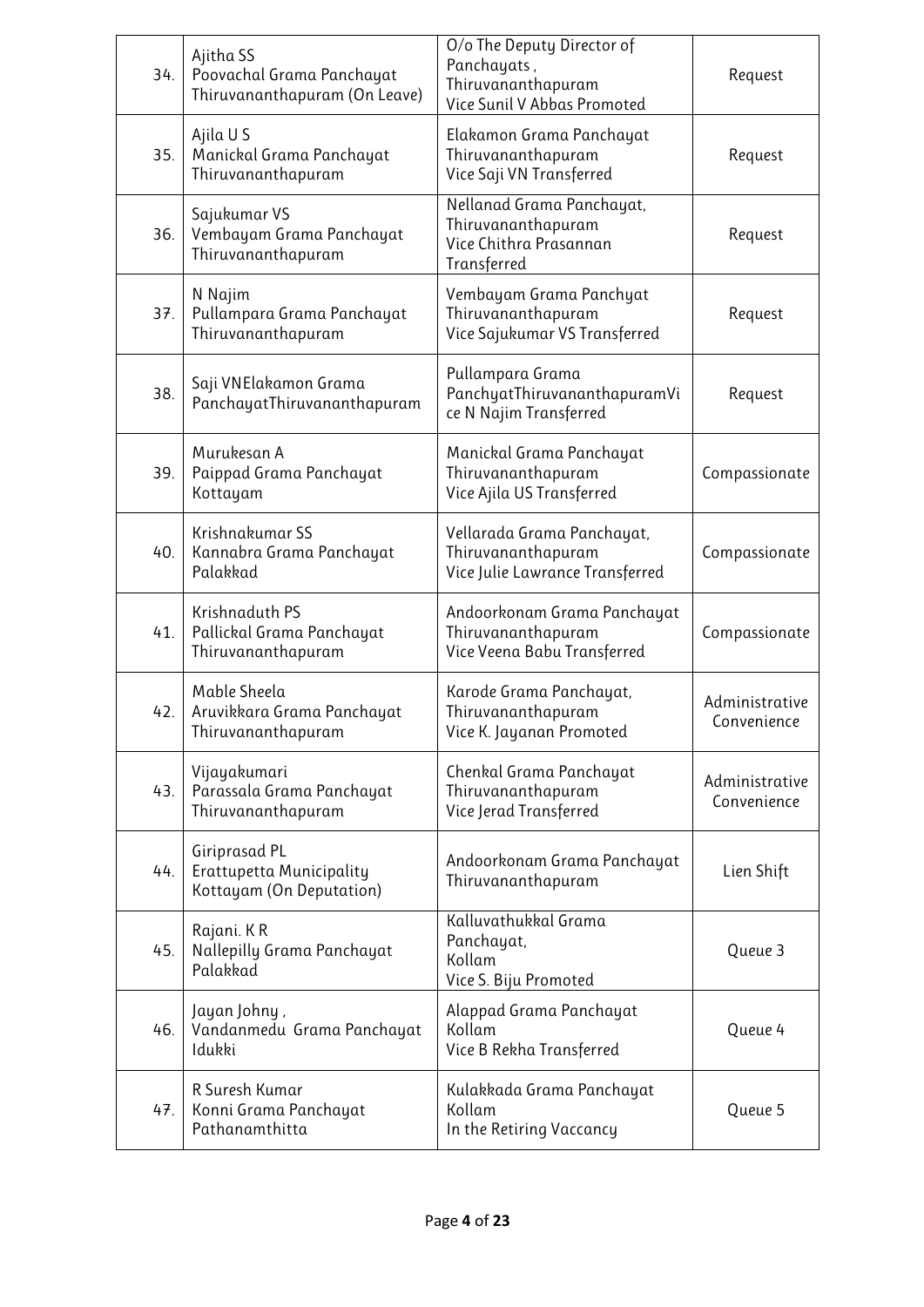| 48. | Binu.P.L<br>Koduvayur Grama Panchayat<br>Palakkad                     | Pooyapally Grama Panchayat,<br>Kollam<br>Vice V.F. Nazeema Promoted                | Queue 6  |
|-----|-----------------------------------------------------------------------|------------------------------------------------------------------------------------|----------|
| 49. | Joseph aloshiyus<br>Kunnamthanam Grama<br>Panchayat<br>Pathanamthitta | Vilakkudy Grama Panchayat<br>Kollam<br>Vice T Rajan Promoted                       | Queue 7  |
| 50. | Sindhu R.<br>Tanalur Grama Panchayat<br>Malappuram                    | Kalluvathukkal Grama<br>Panchayat,<br>Kollam<br>Vice A. Shibu Promoted             | Queue 8  |
| 51. | Suseela E<br>Erimayoor Grama Panchayat<br>Palakkad                    | Poruvazhi Grama Panchayat,<br>Kollam<br>Vice Shaji.S Promoted                      | Queue 9  |
| 52. | <b>B.Prasanth</b><br>Nedumkandom Grama<br>Panchayat<br>Idukki         | Aryankavu Grama Panchayat<br>Kollam<br>(Vice R. Sujatha Promoted)                  | Queue 10 |
| 53. | J. Xavier<br>Chinnakkanal Grama Panchayat<br>Idukki                   | Thekkumbhagam Grama<br>Panchayat,<br>Kollam<br>Vice Shylaja.B Promoted             | Queue 11 |
| 54. | Gopalakrishnan R.<br>A.R. Nagar Grama Panchayat<br>Malappuram         | Kulathupuzha Grama Panchayat<br>Kollam<br>Vice Radhakrishnapillai J<br>Transferred | Queue 12 |
| 55. | Jayadev.B.<br>Athirampuzha Grama Panchayat<br>Kottayam                | ChadayamangalamGrama<br>Panchayat<br>Kollam<br>In the Retiring Vaccancy            | Queue 13 |
| 56. | RadhaKrishna Pillai.J<br>Akathethara Grama Panchayat<br>Palakkad      | Kottamkara Grama Panchayat<br>Kollam<br>Vice Jayakumari Transferred                | Queue 15 |
| 57. | Rajalakshmipilla.L<br>Puduppariyaram Grama<br>PanchayatPalakkad       | Ezhukone Grama Panchayat,<br>KollamVice R.Sunil Kumar<br>Promoted                  | Queue 16 |
| 58. | Biji P.<br>Chungathara Grama Panchayat<br>Malappuram                  | Veliyam Grama Panchayat<br>Kollam<br>In the Retiring Vaccancy                      | Queue 17 |
| 59. | Sreedevi Amma K<br>Thrithala Grama Panchayat<br>Palakkad              | Kottamkara Grama Panchayat<br>Kollam<br>Vice R. Balachandran Nair<br>Promoted      | Queue 18 |
| 60. | Maryson Mickle<br>Kadampanadu Grama Panchayat<br>Pathanamthitta       | Yeroor Grama Panchayat,<br>Kollam<br>Vice C. Suseelan Promoted                     | Queue 20 |
| 61. | Thahi T<br>Muthalamada Grama Panchayat,<br>Palakkad                   | Kareepra Grama Panchayat,<br>Kollam<br>Vice A. Abdul Azeez Promoted                | Queue 21 |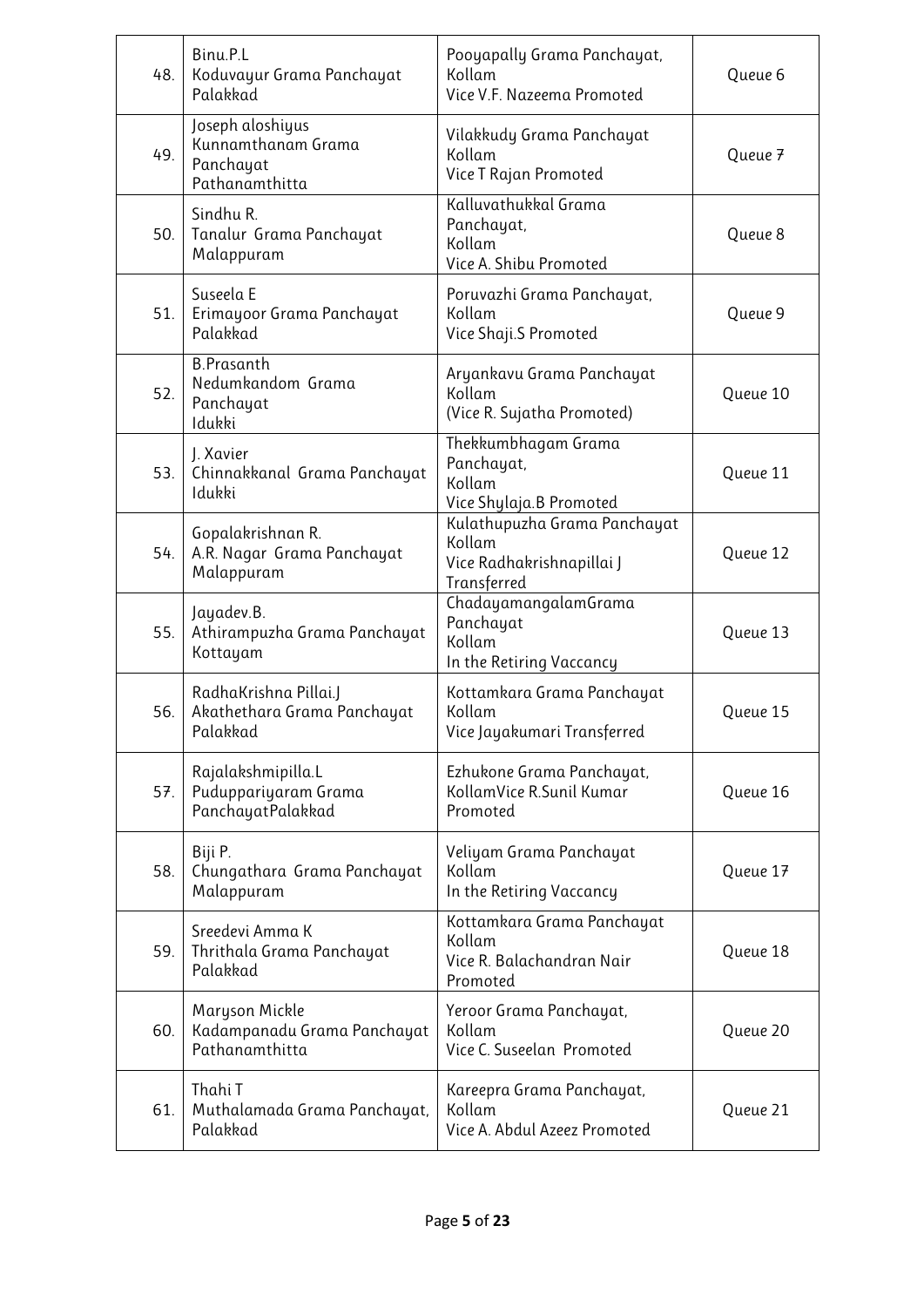| 62. | Leela Mani.S<br><b>Kollam Corporation</b><br>Kollam               | Perinad Grama Panchayat<br>Kollam<br>Vice L Sheela Promoted                                      | Request                       |
|-----|-------------------------------------------------------------------|--------------------------------------------------------------------------------------------------|-------------------------------|
| 63. | Sabitha.U<br>Kottarakkara Municipality<br>Kollam                  | Ittiva Grama Panchayat,<br>Kollam<br>Vice Rajeswaran Pillai A<br>Promoted                        | Request                       |
| 64. | M Vinod Kumar<br>Adichanalloor Grama Panchayat<br>Kollam          | PAU <sub>3</sub> ,<br>Kollam<br>Vice Starley OS Transferred                                      | Request                       |
| 65. | <b>B Suresh Kumar</b><br>Thazhava Grama Panchayat<br>Kollam       | Oachira Grama Panchayat<br>Kollam<br>Vice Prasanna Kumari<br>Transferred                         | Request                       |
| 66. | B Rekha<br>Alappad Grama Panchayat<br>Kollam                      | Thazhava Grama Panchayat<br>Kollam<br>Vice B Suresh Kumar Transferred                            | Request                       |
| 67. | Jayakumari<br>Kottamkara Grama Panchayat<br>Kollam                | PAU 2,<br>Kollam<br>Vice Kabeerdas A Promoted                                                    | Request                       |
| 68. | RadhaKrishna Pillai.J<br>Kulathupuzha Grama Panchayat<br>Palakkad | Adichanalloor Grama Panchayat<br>Kollam<br>Vice M Vinod Kumar Transferred                        | Request                       |
| 69. | S Lekha<br>Thazhava Grama Panchayat<br>Kollam                     | Thevalakkara Grama Panchayat<br>Kollam<br>Vice Jessy Samuel Transferred                          | Request                       |
| 70. | Prasanna Kumari<br>Oachira Grama Panchayat<br>Kollam              | Nedumbana Grama Panchayat<br>Kollam<br>In the Retiring Vaccancy                                  | Request                       |
| 71. | Jessy Samuel<br>Thevalakkara Grama Panchayat<br>Kollam            | Thazhava Grama Panchayat<br>Kollam<br>Vice S Lekha Transferred                                   | Administrative<br>Convenience |
| 72. | Balaji<br>Mangalam Grama Panchayat<br>Malappuram                  | AdichanalloorGrama Panchayat<br>Kollam<br>Vice M Vinodkumar Promoted                             | Compassionate                 |
| 73. | Faizal Ahammed.K.K<br>PAU-6<br>Palakkad                           | Kadapra Grama Panchayat,<br>Pathanamthitta<br>Vice Sanal Kumar C P Promoted                      | Queue 2                       |
| 74. | G.Suresh Babu<br>Nedumkandom Grama<br>Panchayat<br>Idukki         | <b>Puramattom Grama Panchayat</b><br>Pathanamthitta<br>Vice KV Radhakrishnan Nair<br>Transferred | Queue 3                       |
| 75. | P B Saji<br>Velom Grama Panchayat<br>Kozhikode                    | Vechoochira Grama Panchayat<br>Pathanamthitta<br>Vice AG Anilkumar Transferred                   | Queue 4                       |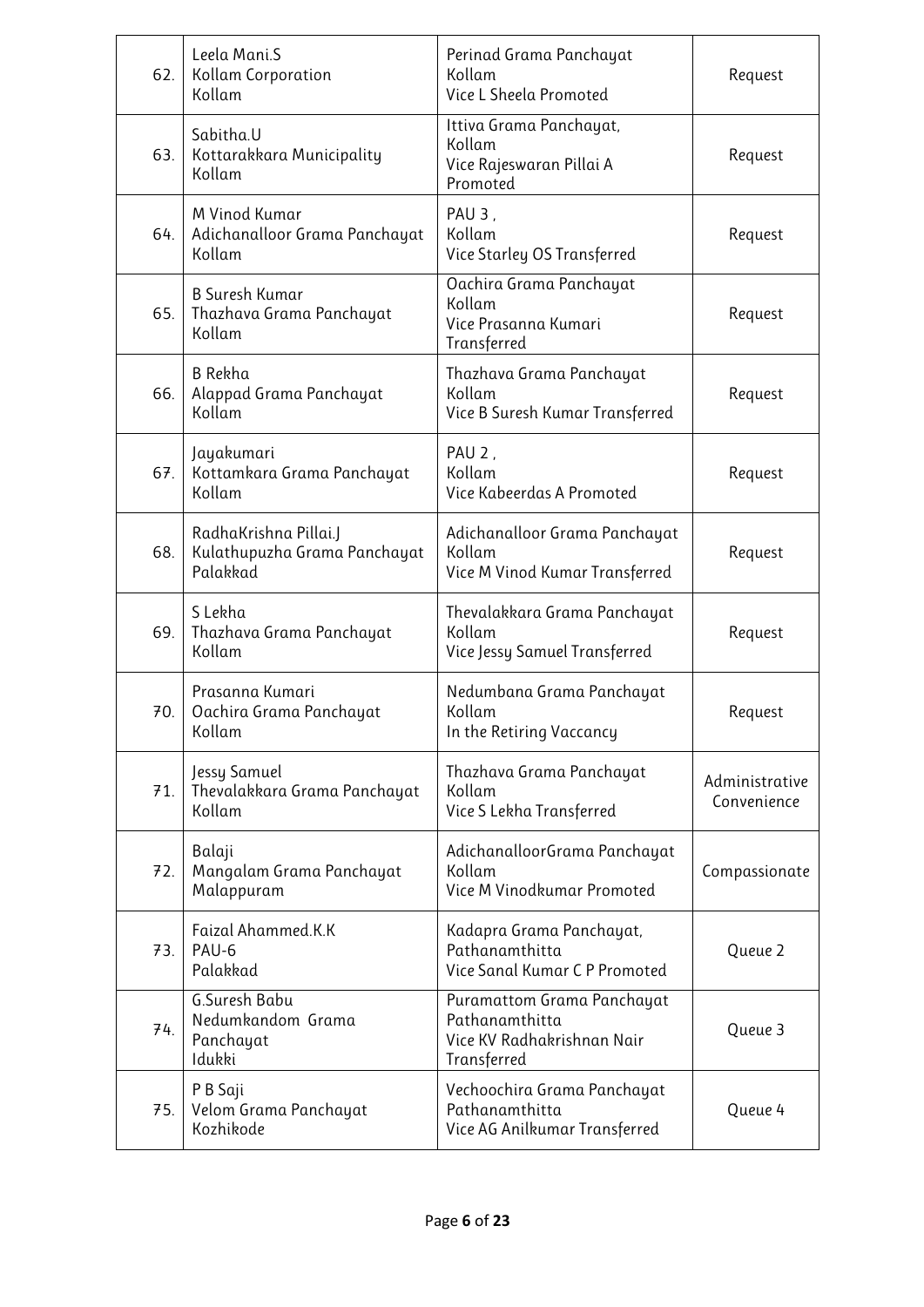| 76. | Dipeesh P.T.<br>Karimannoor Grama Panchayat<br>Idukki                 | Pramadam Grama Panchayat<br>Pathanamthitta<br>Vice S Jyothi Transferred               | Queue 7                       |
|-----|-----------------------------------------------------------------------|---------------------------------------------------------------------------------------|-------------------------------|
| 77. | Ajitha K. kannamangalam<br>Grama PanchayatMalappuram                  | Kalanjoor Grama<br>PanchayatPathanamthittaIn the<br>Retiring Vaccancy                 | Queue 8                       |
| 78. | Sunil John<br>Anakkara Grama Panchayat<br>Palakkad                    | Eraviperoor Grama Panchayat<br>Pathanamthitta<br>Vice Sam K Salam Transferred         | Queue 9                       |
| 79. | Anilkumar M.P.<br>Tanalur Grama Panchayat<br>Malappuram               | Kozhenchery Grama Panchayat<br>Pathanamthitta<br>Vice Anand J Transferred             | Queue 10                      |
| 80. | N R Sivadas<br>Meppayur Grama Panchayat<br>Kozhikode                  | Konni Grama Panchayat<br>Pathanamthitta<br>Vice R Suresh Kumar Transferred            | Queue 12                      |
| 81. | Dipu T.K.<br>Areacode Grama Panchayat<br>Malappuram                   | Ranni Perunad Grama Panchayat<br>Pathanamthitta<br>Vice Sudha S Transferred           | Queue 14                      |
| 82. | Leelamma Joseph<br>Kattappana Municipality<br>Idukki                  | Kunnanthanam Grama<br>Panchayat<br>Patrhanamthitta<br>Vice Joseph Alosius Transferred | Queue 15                      |
| 83. | Abraham Samuel K<br>Pandalam<br>Muncipality<br>Pathanamthitta         | Ranni-Perunad Grama<br>Panchayat,<br>Pathanamthitta<br>Vice Nandakumar P Promoted     | Request                       |
| 84. | S Jyothi<br>Pramadam Grama Panchayat<br>Pathanamthitta                | Aruvappulam Grama Panchayat,<br>Pathanamthitta<br>Vice Simon Varghese Promoted        | Request                       |
| 85. | AG Anilkumar<br>Vechoochira Grama Panchayat<br>Pathanamthitta         | Cherukol Grama Panchayat,<br>Pathanamthitta<br>Vice Sudha Kumari Promoted             | Request                       |
| 86. | KV Radhakrishnan Nair<br>Puramattom Grama Panchayat<br>Pathanamthitta | Peringara Grama Panchayat,<br>Pathanamthitta<br>Vice Kumaraswami .N. Promoted         | Request                       |
| 87. | Sam K Salam<br>Eraviperoor Grama Panchayat<br>Pathanamthitta          | Mallapally Grama Panchayat<br>Pathanamthitta<br>In the Retiring Vaccancy              | Request                       |
| 88. | B Binuraj<br>Chittar<br>Pathanamthitta                                | Kadampanad Grama Panchayat<br>Pathanamthitta<br>Vice Maryson Mickle Transferred       | Request                       |
| 89. | Sudha S<br>Ranni Perunad Grama Panchayat<br>Pathanamthitta            | Chittar Grama Panchayat<br>Pathanamthitta<br>Vice Binuraj Transferred                 | Administrative<br>Convenience |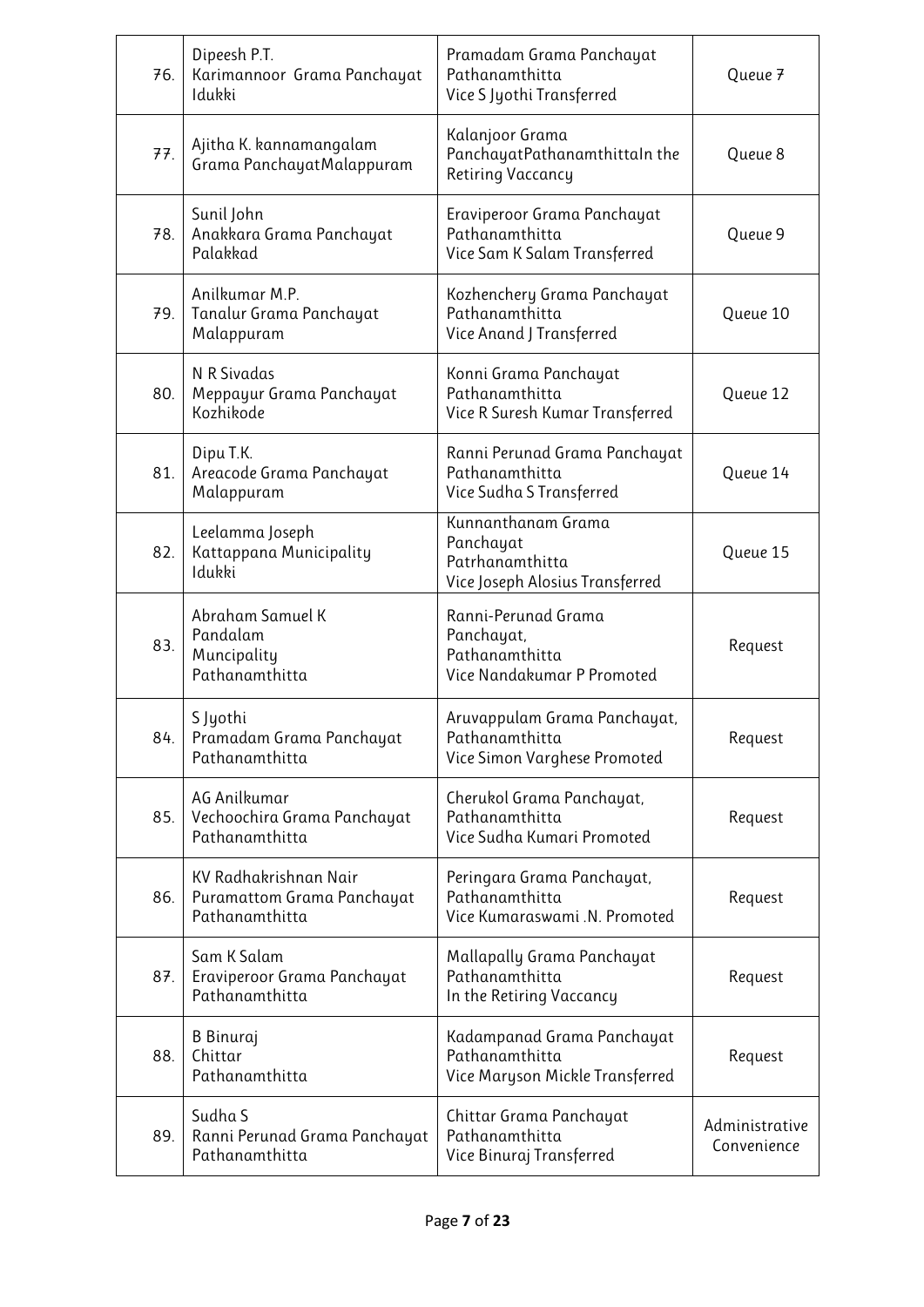| 90.  | A.V.Ajikumar<br>Pampadumpara Grama<br>Panchayat<br>Idukki         | Aroor Grama Panchayat,<br>Alappuzha<br>Vice F Selina Mol Transferred                  | Queue 1  |
|------|-------------------------------------------------------------------|---------------------------------------------------------------------------------------|----------|
| 91.  | Sreekumar.R<br>PAU-3 Chittur<br>Palakkad                          | PAU-II Aryad,<br>Alappuzha<br>Vice Harikrishnan.M.P Promoted                          | Queue 2  |
| 92.  | Sirosh. S<br>Pudunagaram Grama Panchayat<br>Palakkad              | Arattupuzha Grama Panchayat<br>Alappuzha<br>Vice S Radhakrishnaan Nair<br>Transferred | Queue 4  |
| 93.  | Jayakumar. K<br>Alanellur Grama Panchayat<br>Palakkad             | Bharanikkavu Grama Panchayat,<br>Alappuzha<br>Vice Sabeena.S Promoted                 | Queue 5  |
| 94.  | Suresh George K.<br>Perumpadappu Grama<br>Panchayat<br>Malappuram | Thycattusseri Grama Panchayat,<br>Alappuzha<br>Vice Saji P R Promoted                 | Queue 6  |
| 95.  | Vini S. Chokkad Grama<br>PanchayatMalappuram                      | Ambalappuzha South Grama<br>Panchayat, AlappuzhaVice Biji.S<br>Promoted               | Queue 7  |
| 96.  | Jeemol. G<br>Edavanakad Grama Panchayat<br>Ernakulam              | Pattanakkad Grama Panchayat,<br>Alappuzha<br>Vice Latha A Menon Promoted              | Queue 8  |
| 97.  | Haridas P.<br>Karuvarakund Grama Panchayat<br>Malappuram          | Cheruthana Grama Panchayat<br>Alappuzha<br>Vice Jayasree Naick Transferred            | Queue 9  |
| 98.  | Smitha S.<br>Vallikunnu Grama Panchayat<br>Malappuram             | Mararikulam South Grama<br>Panchayat<br>Alappuzha<br>Vice Jenimon Transferred         | Queue 10 |
| 99.  | Jayanthi K.<br>Moonniyur Grama Panchayat<br>Malappuram            | Champakkulam Grama<br>Panchayat,<br>Alappuzha<br>Vice John P Joseph Promoted          | Queue 11 |
|      | Harishkumar.P.<br>100 Thiruvarppu Grama Panchayat<br>Kottayam     | Bharanikkavu Grama Panchayat,<br>Alappuzha<br>Vice Jayan Transferred                  | Queue 12 |
| 101. | Jayan<br>Bharanikkavu Grama Panchayat<br>Alappuzha                | PAU-V Thazhakkara,<br>Alappuzha<br>Vice Jacob.C.Joseph Promoted                       | Request  |
| 102. | F Selina Mol<br>Aroor Grama Panchayat<br>Alappuzha                | Ezhupunna Grama Panchayat,<br>Alappuzha<br>Vice V Babu Promoted                       | Request  |
|      | Jayasree Naick P<br>103 Cheruthana Grama Panchayat<br>Alappuzha   | Thanneermukkam Grama<br>Panchayat,<br>Alappuzha<br>Vice L. Prasannakumari<br>Promoted | Request  |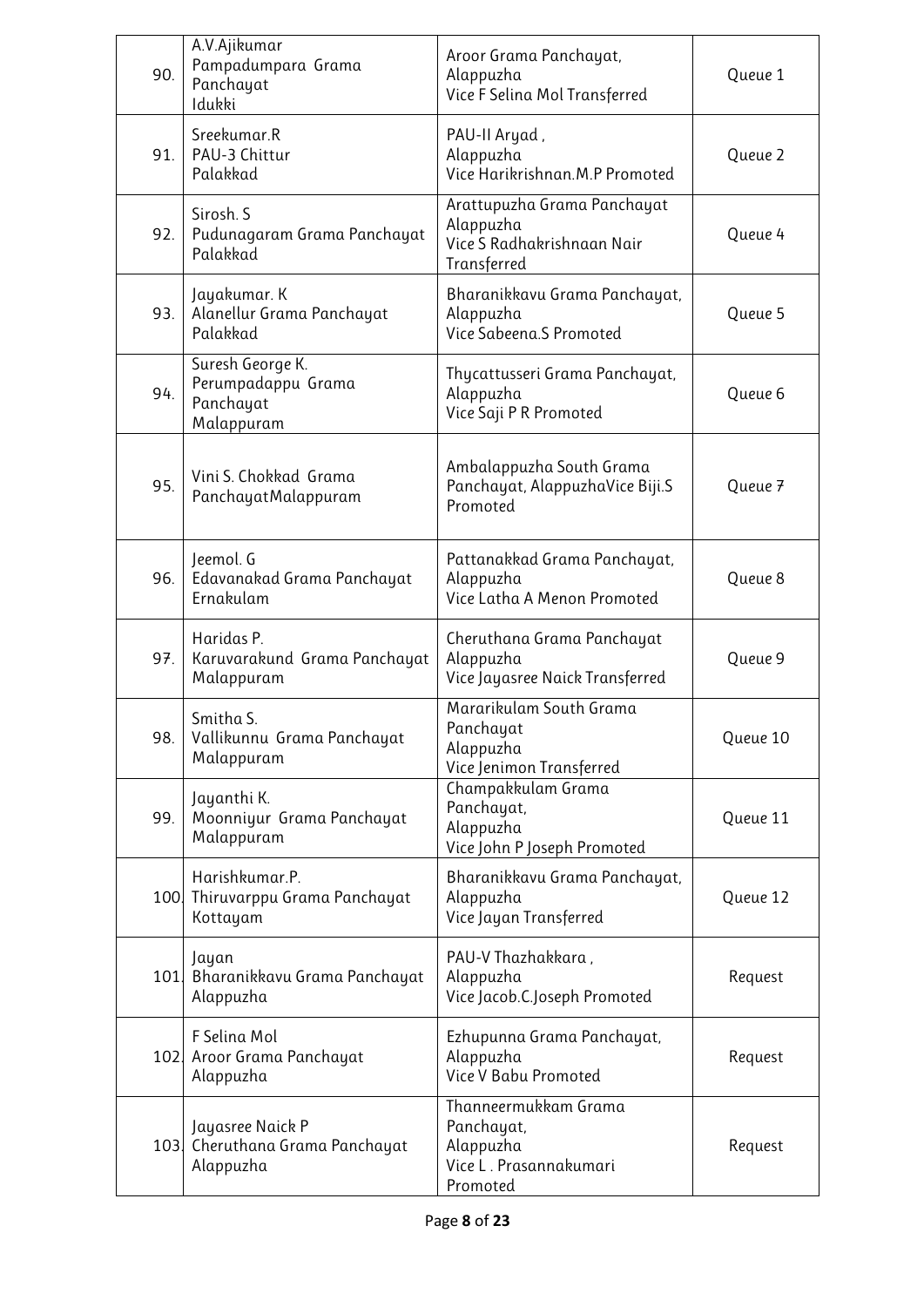|     | S Radhakrishnan Nair<br>104 Arattupuzha Grama Panchayat<br>Alappuzha | Cheppad Grama Panchayat<br>Alappuzha<br>Vice J. Lathika Promoted                  | Request                                     |
|-----|----------------------------------------------------------------------|-----------------------------------------------------------------------------------|---------------------------------------------|
| 105 | Jenimon<br>Mararikulam South Grama<br>Panchayat<br>Alappuzha         | PAU-II Aryad,<br>Alappuzha<br>Vice Vasanthakumary.M<br>Promoted                   | Request                                     |
|     | Sajumon Pathrose<br>106 Neelamperoor Grama Panchayat<br>Alappuzha    | Nedumudi Grama Panchayat,<br>Alappuzha<br>Vice P.Ajayakumar Promoted              | Request                                     |
|     | Rajagopal B<br>107 Thalavady Grama Panchayat<br>Alappuzha            | Pathiyoor Grama Panchayat<br>Alappuzha<br>Vice Suresh A Transferred               | Request                                     |
|     | Suresh A<br>108 Pathiyoor Grama Panchayat<br>Alappuzha               | Thalavady Grama Panchayat<br>Alappuzha<br>Vice Rajagopal B Transferred            | Request                                     |
| 109 | Jayalatha V<br>Cheriyanad Grama Panchayat<br>Alappuzha               | Nooranad Grama Panchayat<br>Alappuzha<br>In the Retiring Vaccancy                 | Administrative<br>Convenience               |
|     | M P Maheedharan<br>110 Kuttikkol Grama Panchayat<br>Kasarogode       | Neelamperoor Grama Panchayat<br>Alappuzha<br>Vice Sajumon Pathrose<br>Transferred | Compassionate                               |
|     | Geethamma<br>111 Valavannoor Grama Panchayat<br>Malappuram           | Aroor Grama Panchayat,<br>Alappuzha<br>Vice K.Sobha Promoted                      | Compassionate<br>Widow of Ex-<br>Serviceman |
| 112 | Purushothamaprasad<br>Kuruvattoor Grama Panchayat<br>Kozhikode       | Cheriyanad Grama Panchayat<br>Alappuzha<br>Vice Jayalatha V Transferred           | Retirement on<br>2018 March<br>31           |
| 113 | L ShymaNiramaruthur Grama<br>PanchayatMalappuram                     | Mavelikkara-Thamarakulam<br>Grama PanchayatAlappuzhaIn<br>the Retiring Vaccancy   | Retirement<br>on2018 March<br>31            |
|     | E.K.Raju<br>114 Poothady Grama Panchayat<br>Wayanad                  | Kangazha Grama Panchayat,<br>Kottayam<br>Vice Francis K.M Promoted                | Queue 2                                     |
| 115 | Tomi M M<br>Edappal Grama Panchayat<br>Kozhikode                     | Kooropada Grama Panchayat,<br>Kottayam<br>Vice P A Greesa Transferred             | Queue 3                                     |
|     | K.B.Salimon,<br>116. Kumily Grama Panchayat<br>Idukki                | Udayanapuram Grama<br>Panchayat<br>Kottayam<br>Vice C Rajendran Transferred       | Queue 4                                     |
|     | Girishkumar J<br>117 Pothukallu Grama Panchayat<br>Malappuram        | Ramapuram Grama Panchayat<br>Kottayam<br>Vice PG Pradeep Transferred              | Queue 5                                     |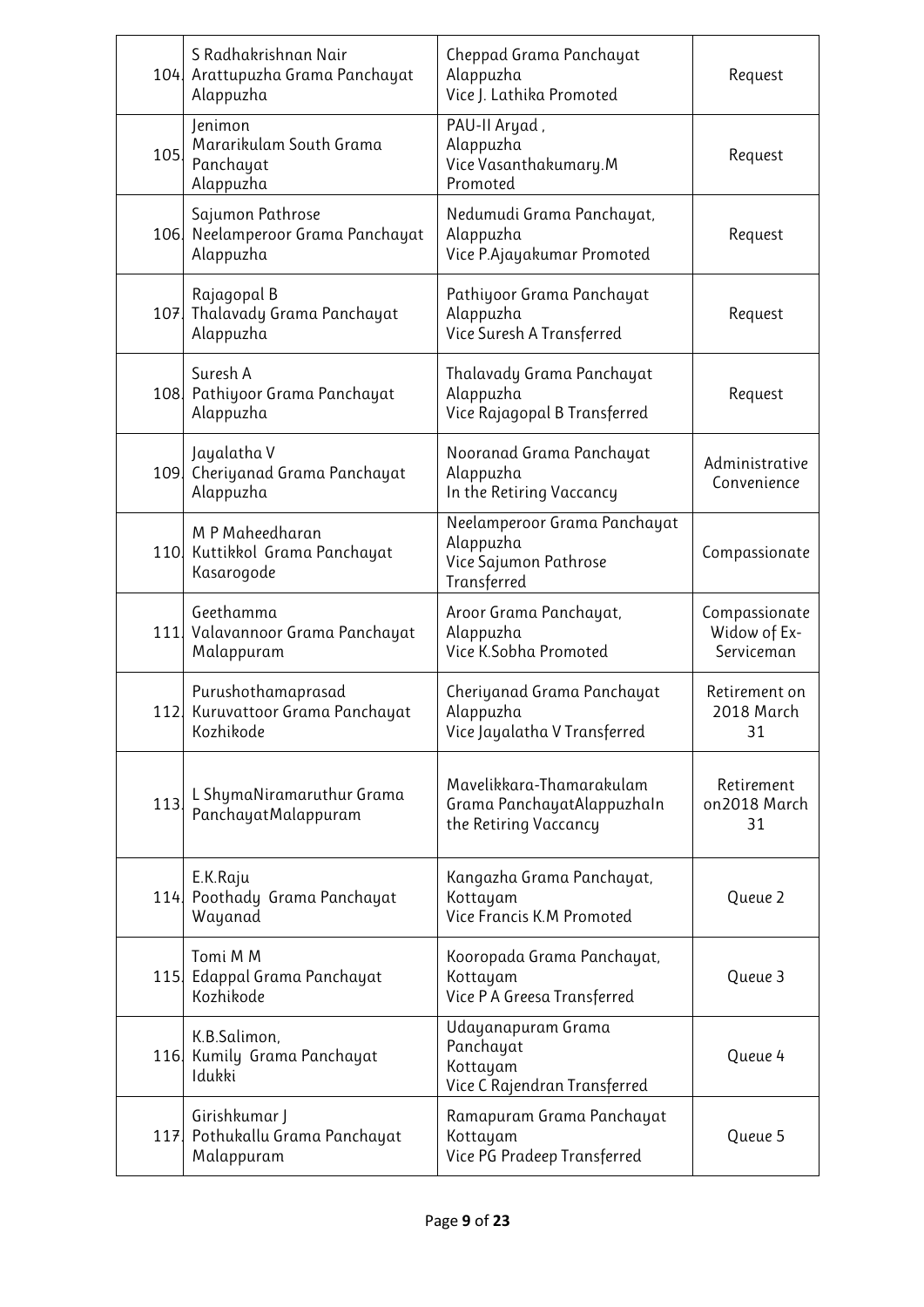| 118. | P Sreekumar<br>Thalayolapparambu Grama<br>Panchayat<br>Kottayam  | Athirampuzha Grama Panchayat,<br>Kottayam<br>Vice Jayadevan Transferred               | Request                       |
|------|------------------------------------------------------------------|---------------------------------------------------------------------------------------|-------------------------------|
|      | Sony Mathew<br>119 Ettumanoor Municipality<br>Kottayam           | Chempu Grama Panchayat<br>Kottayam<br>Vice G Reghunath Transferred                    | Reposting                     |
| 120. | C Rajendran<br>Udayanapuram Grama<br>Panchayat<br>Kottayam       | Paippad Grama Panchayat<br>Kottayam<br>Vice Murukesan A Transferred                   | Request                       |
| 121  | Chitra<br>PAU <sub>5</sub><br>Kottayam                           | Chirakkadavu Grama Panchayat,<br>Kottayam<br>Vice Mini Susan Daniel<br>Transferred    | Request                       |
| 122  | CS Jyothilekshmi<br>Kadaplamattom Grama<br>Panchayat<br>Kottayam | PAU <sub>5</sub><br>Kottayam<br>Vice Chitra Transferred                               | Request                       |
|      | V.S.Rejikumar<br>123 Erattupetta Municipality<br>Kottayam        | Kadaplamattom Grama<br>Panchayat<br>Kottayam<br>Vice CS Jyothilekshmi Transferred     | Request                       |
|      | G Reghunath<br>124 Chempu Grama Panchayat<br>Kottayam            | Kallara(Vaikom) Grama<br>Panchayat,<br>Kottayam<br>Vice K Sureshkumar Promoted        | Request                       |
|      | V N Rejimon<br>125 Thiruvarpp Grama Panchayt<br>Kottayam         | Kaduthuruthy Grama Panchayat,<br>Kottayam<br>Vice Rathi T Nair Promoted               | Request                       |
|      | R Ramesh Babu<br>126 Velloor Grama Panchayat<br>Kottayam         | Thalayolaparambu Grama<br>Panchayat,<br>Kottayam<br>Vice K R Rani Thandar Transferred | Request                       |
| 127. | Mini Susan Daniel<br>Chirakkadavu Grama Panchayat<br>Kottayam    | Manarkad Grama Panchayat,<br>Kottayam<br>Vice Suncy Joseph Promoted                   | Request                       |
| 128. | P A Greesa<br>Kooroppada Grama Panchayat<br>Kottayam             | Thiruvarpp Grama Panchayat,<br>Kottayam<br>Vice Harish Kumar P Transferred            | Request                       |
| 129. | PG Pradeep<br>Ramapuram Grama Panchayat<br>Kottayam              | Thiruvarpp Grama Panchayat,<br>Kottayam<br>Vice V N Rejimon Transferred               | Request                       |
| 130. | Vincymol Luckose<br>Kanjoor Grama Panchayat<br>Ernakulam         | Thalayolaparambu Grama<br>Panchayat,<br>Kottayam<br>Vice P Sreekumar Transferred      | Compassionate                 |
| 131  | T.S.Anilkumar Udumbanchola<br>Grama PanchayatKottayam            | Uzhavoor Grama Panchayat,<br>KottayamVice Sunny Mathew<br>Promoted                    | Administrative<br>Convenience |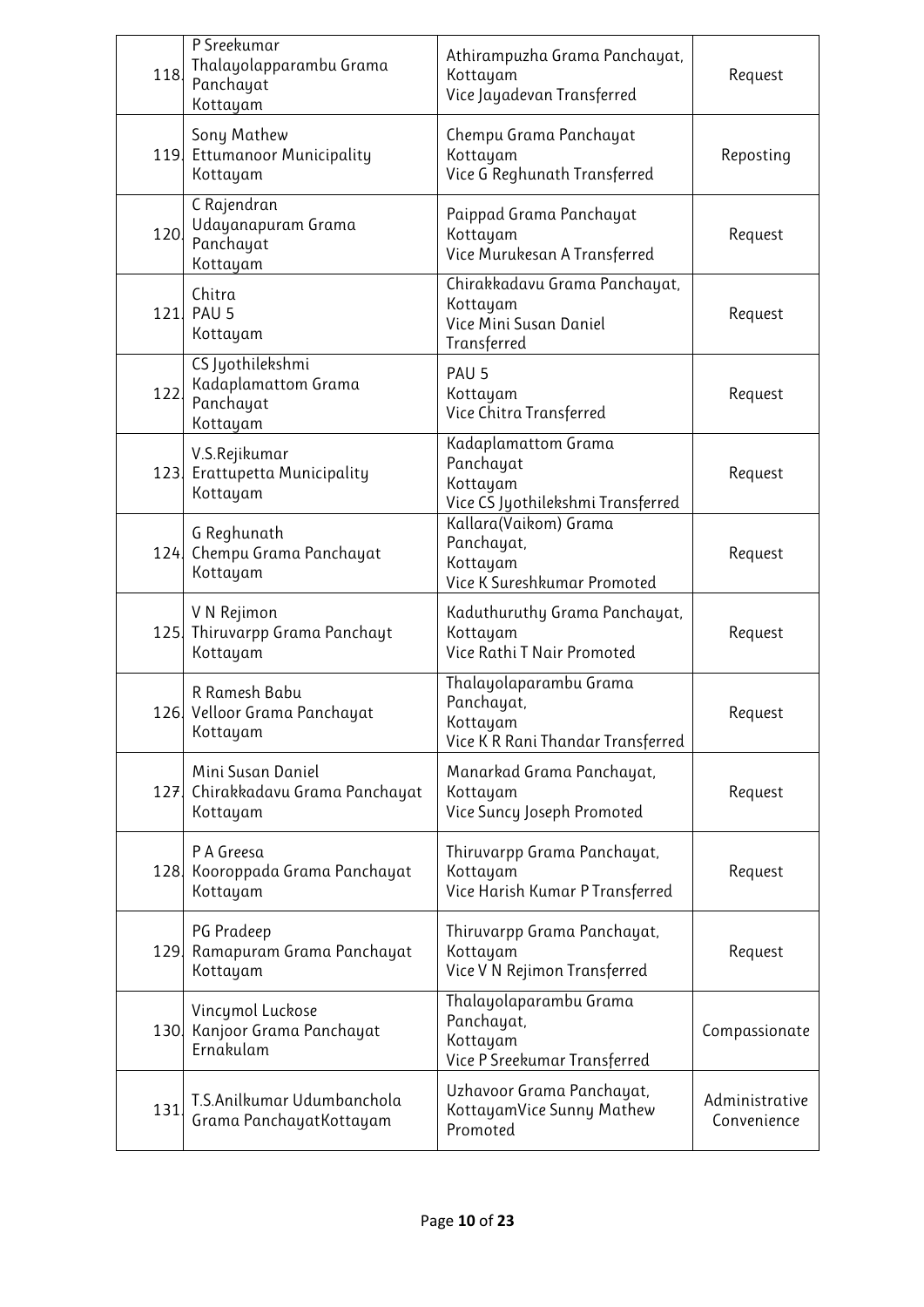| 132. | Rajeev<br>PAU Nedungandam<br>Idukki                                  | Velloor Grama Panchayat,<br>Kottayam<br>Vice R RameshBbabu Transferred<br>Transferred  | Administrative<br>Convenience               |
|------|----------------------------------------------------------------------|----------------------------------------------------------------------------------------|---------------------------------------------|
| 133. | K R Rani Thandar<br>Thalayolaparambu Grama<br>Panchayat,<br>Kottayam | Marangattupilly Grama<br>Panchayat,<br>Kottayam<br>Vice SreeKumar S Kaimal<br>Promoted | GO()<br>1069/17/LSGD<br>Dated<br>03.04.2017 |
|      | Aniamma George<br>134 Kuruva Grama Panchayat<br>Malappuram           | O/o The Assistant Director of<br>Panchayats,<br>Idukki<br>Vice A. R. Usha Promoted     | Queue 3                                     |
| 135  | Pious.J.Valiyaveettil<br>Kaniyambetta Grama Panchayat<br>Wayanad     | Vazhathopp Grama Panchayat<br>Idukki<br>Vice Saboora Beevi S Transferred               | Queue 4                                     |
| 136. | M.P.Pradeep<br>Kaniyambetta Grama Panchayat<br>Wayanad               | Nedumgandam Grama<br>Panchayat<br>Idukki<br>Vice Prasanth Transferred                  | Queue 5                                     |
| 137. | S.N.Ajith<br>Kanchiyar Grama Panchayat<br>Idukki                     | Kumily Grama Panchayat<br>Idukki<br>Vice Salimon Transferred                           | Queue 5                                     |
|      | Sujith Kumar RC<br>138 Vandenmedu Grama Panchayat<br>Idukki          | Chakkupallam Grama Panchayat,<br>Idukki<br>Vice C.T. Thomas Promoted                   | Request                                     |
|      | Jaseentha.K.P<br>139 Vellangallur Grama Panchayat<br>Thrissur        | Vadakkekara Grama Panchayat<br>Ernakulam<br>Vice Kanakamani Transferred                | Queue 1                                     |
|      | Jijimon MT<br>140 Panangadu Grama Panchayat<br>Kozhikode             | Edathala Grama Panchayat<br>Ernakulam<br>Vice Rubeena Transferred                      | Queue 2                                     |
| 141  | Isac George<br>Iritty Municipality<br>Kannur                         | Chottanikkara Grama Panchayat<br>Ernakulam<br>Vice Resmi S Transferred                 | Queue 3                                     |
|      | Santhosh J.<br>142 Kuzhimanna Grama Panchayat<br>Malappuram          | Koovappadi Grama Panchayat<br>Ernakulam<br>Vice Deepakumari Transferred                | Queue 4                                     |
|      | Dimithrov K G<br>143. Valapattanam Grama Panchayat<br>Kannur         | Nayarambalam Grama<br>Panchayat<br>Ernakulam<br>Vice Umesh G Transferred               | Queue 6                                     |
|      | Shibu P<br>144. Porur Grama Panchayat<br>Malappuram                  | Alangadu Grama Panchayat,<br>Ernakulam<br>Vice Jayakumari MR Promoted                  | Queue 7                                     |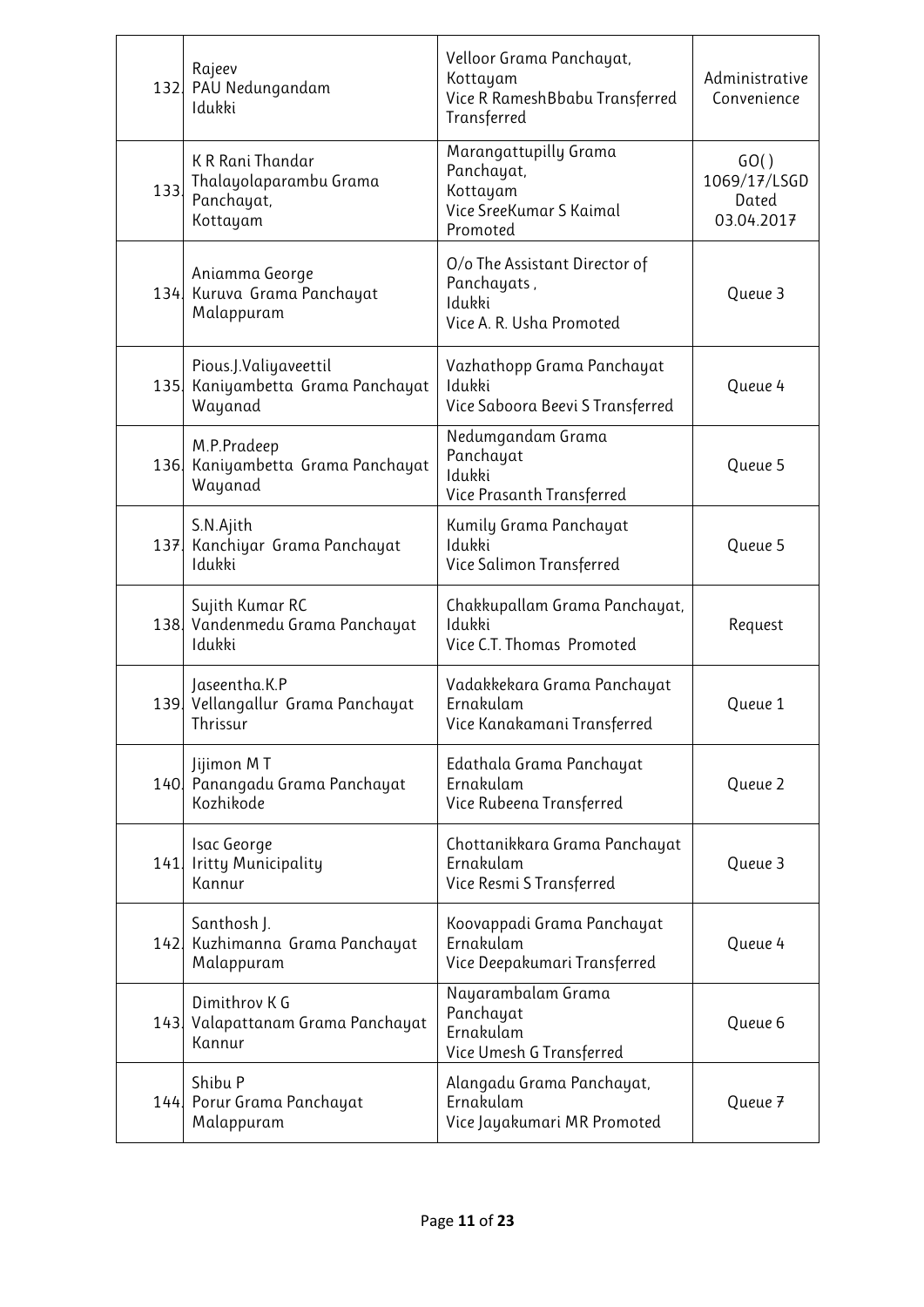|      | R Sunil<br>145   Keralassery Grama Panchayat<br>Palakkad           | Keezhmadu Grama Panchayat,<br>Ernakulam<br>Vice Muhammed Siraj P A<br>Promoted         | Queue 8  |
|------|--------------------------------------------------------------------|----------------------------------------------------------------------------------------|----------|
|      | Suresh. N A<br>146 Agali Grama Panchayat<br>Palakkad               | Vengoor Grama Panchayat,<br>Ernakulam<br>Vice Manoj S Promoted                         | Queue 9  |
|      | Shajimon N M<br>147 Villiappally Grama Panchayat<br>Kozhikode      | O/o The Assistant Director of<br>Panchayats<br>Ernakulam<br>Vice Jessy Transferred     | Queue 10 |
|      | Gopalakrishnan S.<br>148 Kuttippuram Grama Panchayat<br>Malappuram | Chellanam Grama Panchayat<br>Ernakulam<br>Vice Sini PG Transferred                     | Queue 11 |
| 149. | Rajeev G.V. Thavanur Grama<br>PanchayatMalappuram                  | Parakadavu Grama Panchayat,<br>ErnakulamVice Jayasree K K<br>Promoted                  | Queue 12 |
| 150. | S P Suresh<br>Manjeshwaram Grama<br>Panchayat<br>Kasarogode        | Nedumbasserry Grama<br>Panchayat<br>Ernakulam<br>Vice Vinod S Transferred              | Queue 13 |
|      | Joy MD<br>151 Ambalappara Grama Panchayat<br>Palakkad              | Puthenvelikkara Grama<br>Panchayat<br>Ernakulam<br>In the Retiring Vaccancy            | Queue 14 |
|      | Jose Quintin<br>152 Ramanthali Grama Panchayat<br>Kannur           | PAU <sub>1</sub><br>Ernakulam<br>Vice Gayathri Transferred                             | Queue 15 |
|      | Antony Roshan<br>153. Thavinhal Grama Panchayat<br>Wayanad         | Chengamanadu Grama<br>Panchayat<br>Ernakulam<br>Vice Binu Kumar Transferred            | Queue 16 |
|      | Gopakumar K.<br>154 Veliyancode Grama Panchayat<br>Malappuram      | Kotuvally Grama Panchayat<br>Ernakulam<br>Vice Nissamol Transferred                    | Queue 17 |
| 155. | V.A.Amitha<br>Varandarapilly Grama<br>Panchayat<br>Thrissur        | Elamkunnappuzha Grama<br>Panchayat,<br>Ernakulam<br>Vice N.M.Sobhanakumari<br>Promoted | Queue 18 |
|      | Deepamkhar CP<br>156 ALAKKODE Grama Panchayat<br>Kannur            | Kuttampuzha Grama Panchayat<br>Ernakulam<br>Vice Soman PM Transferred                  | Queue 19 |
| 157  | Sheik Sarthaj<br>Mangalpady Grama Panchayat<br>Kasarogode          | Kanjoor Grama Panchayat<br>Ernakulam<br>Vice Vincymol Luckose<br>Transferred           | Queue 20 |
|      | S Suresh Babu<br>158 Uduma Grama Panchayat<br>Kasarogode           | Poorthikka Grama Panchayat<br>Ernakulam<br>Vice KC Jayan Transferred                   | Queue 22 |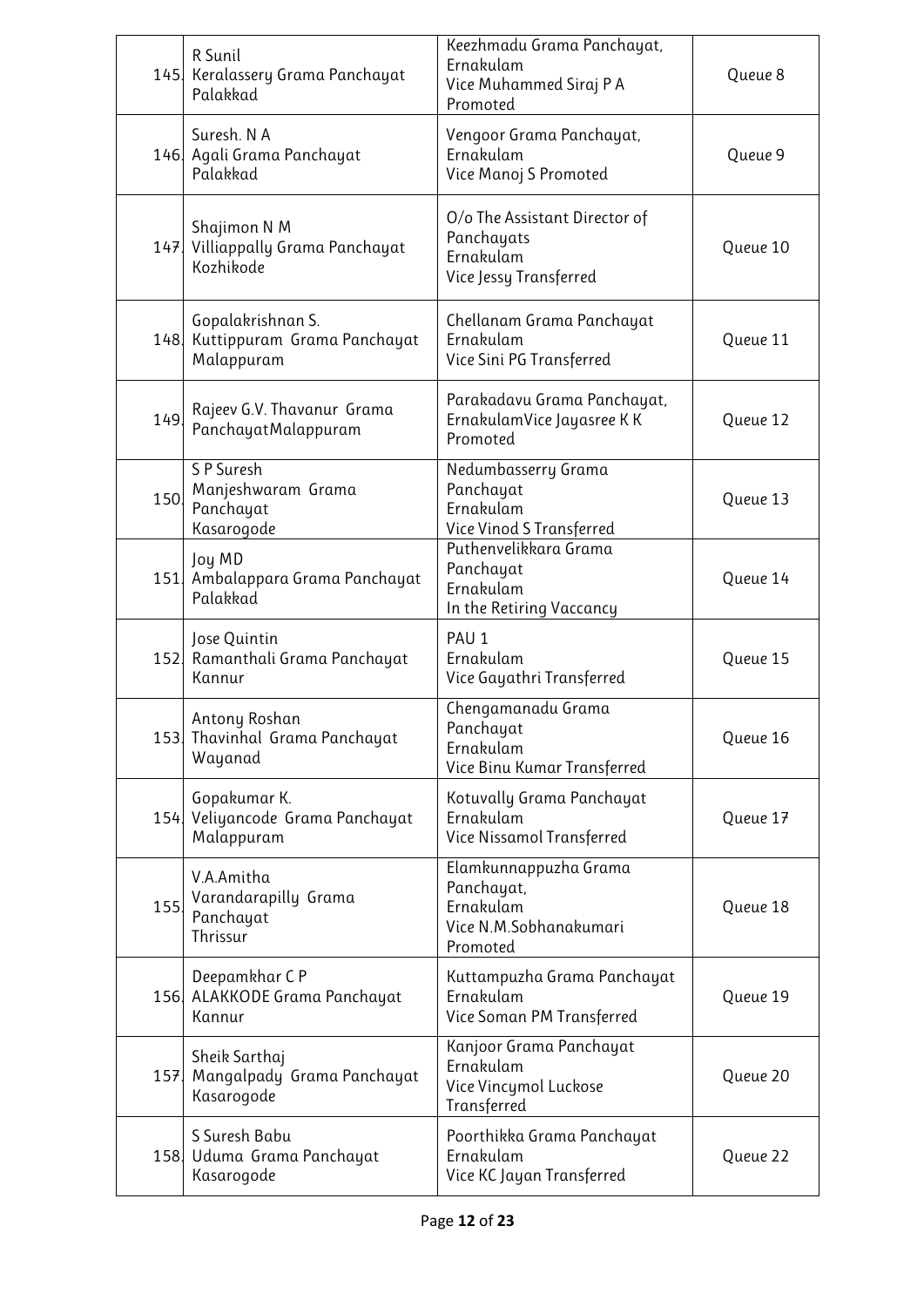|      | VP Unnikrishnan<br>159 Kadamakudy Grama Panchayat<br>Ernakulam | Edavanakkad Grama Panchayat<br>Ernakulam<br>Vice Jeemol Transferred             | Request |
|------|----------------------------------------------------------------|---------------------------------------------------------------------------------|---------|
|      | Nissamol MP<br>160 Kotuvally Grama Panchayat<br>Ernakulam      | Choornnikkara Grama<br>Panchayat,<br>Ernakulam<br>Vice K P Ambika Promoted      | Request |
| 161. | KK Jayasree<br>Parakadavu Grama Panchayat<br>Ernakulam         | Kunnukara Grama Panchayat<br>Ernakulam<br>Vice Vijayamalini Transferred         | Request |
|      | Sabu C J<br>162 Koothattukulam Municipality<br>Ernakulam       | Mulanthuruthi Grama<br>Panchayat,<br>Ernakulam<br>Vice Sheela.U Promoted        | Request |
|      | KC Jayan<br>163 Poorthikka Grama Panchayat<br>Ernakulam        | Ramamangalam Grama<br>Panchayat,<br>Ernakulam<br>Vice Prasad KR. Promoted       | Request |
|      | Rajasree K<br>164 Poothrikka Grama Panchayat<br>Ernakulam      | PAU-I,<br>Ernakulam<br>Vice Mallika V.R Promoted                                | Request |
|      | Soman PA<br>165 Kuttampuzha Grama Panchayat<br>Ernakulam       | Vengola Grama Panchayat<br>Ernakulam<br>in the Existing Vaccancy                | Request |
| 166  | Vijayamalini PR<br>Kunnukara Grama Panchayat<br>Ernakulam      | Chedamangalam Grama<br>Panchayhat<br>Ernakulam<br>In the Retiring Vaccancy      | Request |
| 167  | K S AjithkumarPiravom<br>Municipality Ernakulam                | Poothrikka Grama<br>PanchayatErnakulamVice<br>Rajasree K Transferred            | Request |
| 168. | Deepakumari<br>Koovappadi Grama Panchayat<br>Ernakulam         | PAU 5,<br>Ernakulam<br>Vice Sindhu V Promoted                                   | Request |
|      | Meena Mathew<br>169 Cheranalloor Grama Panchayat<br>Ernakulam  | District Panchayat,<br>Ernakulam<br>Vice Sameena B. Promoted                    | Request |
| 170. | Resmi S<br>Chottanikkara Grama Panchayat<br>Ernakulam          | Aikaranad Grama Panchayat,<br>Ernakulam<br>Vice Sheela E S Promoted             | Request |
| 171. | Sini PG<br>Chellanam Grama Panchayat<br>Ernakulam              | Kunnathunadu Grama<br>Panchayat,<br>Ernakulam<br>Vice V.S. Suresh Babu Promoted | Request |
| 172. | Sheeja M R<br>Manjalloor Grama Panchayat<br>Ernakulam          | Kizhakkambalam Grama<br>Panchayat<br>Ernakulam<br>Vice Jasmin Ahmed Transferred | Request |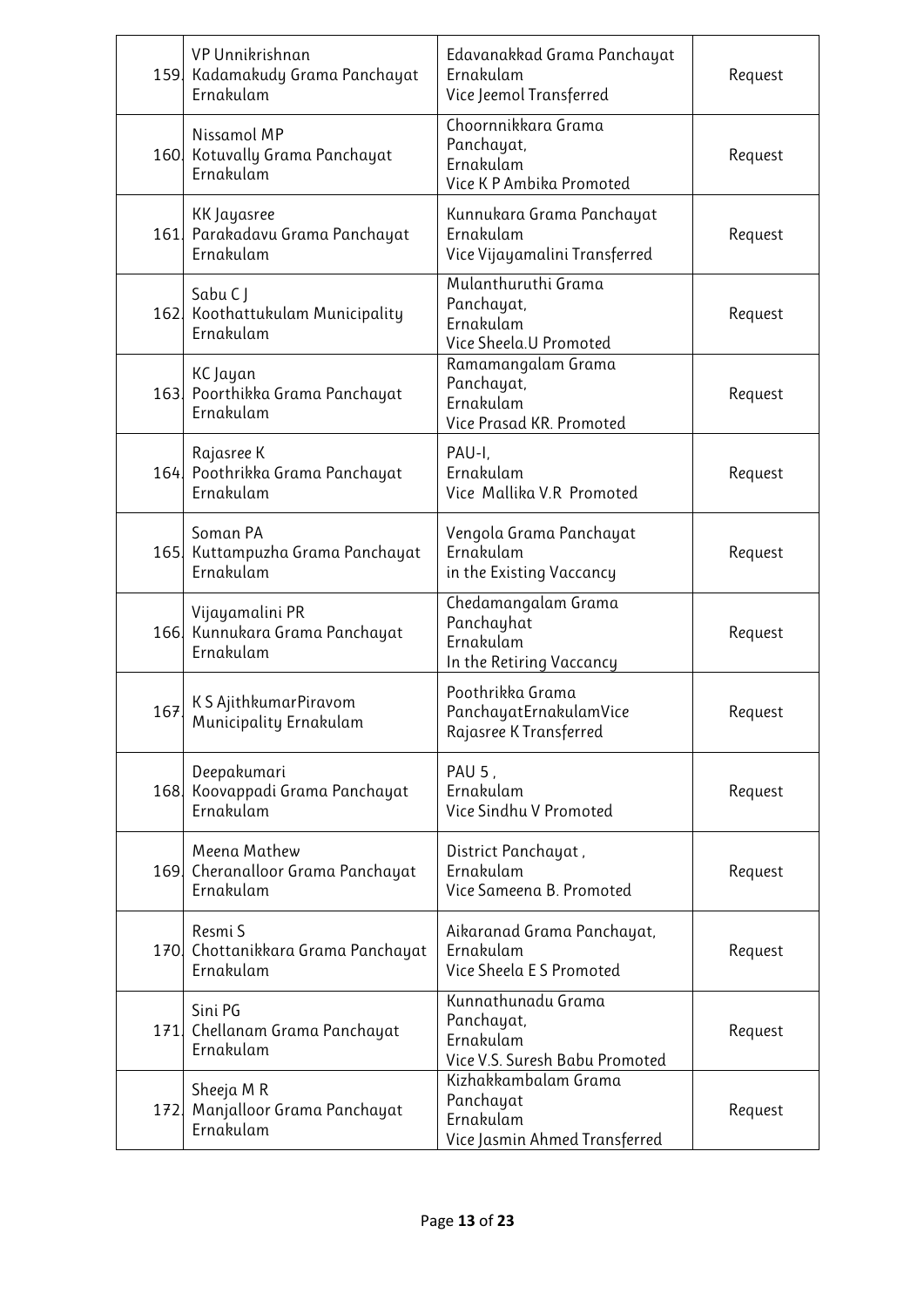| 173. | Jasmin Ahmed<br>Kizhakkambalam Grama<br>Panchayat<br>Ernakulam            | Manjalloor Grama Panchayat<br>Ernakulam<br>Vice Sheeja M R Transferred       | Request                       |
|------|---------------------------------------------------------------------------|------------------------------------------------------------------------------|-------------------------------|
|      | Roshin Koshy<br>174 Mangalam Grama Panchayat<br>Kozhikode                 | Keezhmadu Grama Panchayat,<br>Ernakulam<br>Vice Ravikumar N Promoted         | Compassionate                 |
| 175  | Anil Kumar G<br>Chemmanad Grama Panchayat<br>Kasargode                    | Kumbalam Grama Panchayat,<br>Ernakulam<br>Vice N M Mohanan Promoted          | Compassionate                 |
|      | AK Rajan<br>176 Kulukalloor Grama Panchayat<br>Palakkad                   | Kavalangadu Grama Panchayat<br>Ernakulam<br>Vice R Jalaja Transferred        | Compassionate                 |
| 177. | Jessy<br>O/o The Assistant Director of<br>Panchayats<br>Ernakulam         | PAU <sub>3</sub><br>Ernakulam<br>Vice Nito Baby Areckal<br>Transferred       | Administrative<br>Convenience |
|      | Rubeena KH<br>178 Edathala Grama Panchayat<br>Ernakulam                   | Kadamakudy Grama Panchayat<br>Ernakulam<br>Vice VP Unnikrishnan Transferred  | Administrative<br>Convenience |
|      | Gayathri<br>179. PAU 1<br>Ernakulam                                       | Cheranalloor Grama Panchayat<br>Ernakulam<br>Vice Meena Mathew Transferred   | Administrative<br>Convenience |
|      | Nito Baby Areackal<br>180, PAU 3<br>Ernakulam                             | Mookkannur Grama Panchayat,<br>Ernakulam<br>Vice Annamma Stephen<br>Promoted | Administrative<br>Convenience |
|      | Shaji. R S<br>181 Marutharoad Grama Panchayat<br>Palakkad                 | Kattur Grama Panchayat<br>Thrissur<br>Vice K P Wilfrd Cronin Transferred     | Queue 1                       |
| 182  | Anitha.T.C<br>Thrikkadavoor Zonal Office,<br>Kollam Corporation<br>Kollam | Kadangode Grama Panchayat<br>Thrissur<br>Vice Premachandran Transferred      | Queue 2                       |
|      | Haridasan P.S.<br>183 Vattamkulam Grama Panchayat<br>Malappuram           | Pananchery Grama Panchayat<br>Thrissur<br>Vice Siji Jose Transferred         | Queue 3                       |
|      | Sunitha K.V.<br>184 Thenhipalam Grama Panchayat<br>Malappuram             | Manalur Grama Panchayat,<br>Thrissur<br>Vice Sathian.T. Promoted             | Queue 5                       |
| 185  | Benny VadakkanAlakkode Grama<br>PanchayatKannur                           | Valappad Grama<br>PanchayatThrissurIn the Existing<br>Vaccancy               | Queue 6                       |
| 186. | Preethi K.M.<br>Kalpakancheri Grama<br>Panchayat<br>Malappuram            | Koratty Grama Panchayat<br>Thrissur<br>Vice Sabiya Transferred               | Queue 8                       |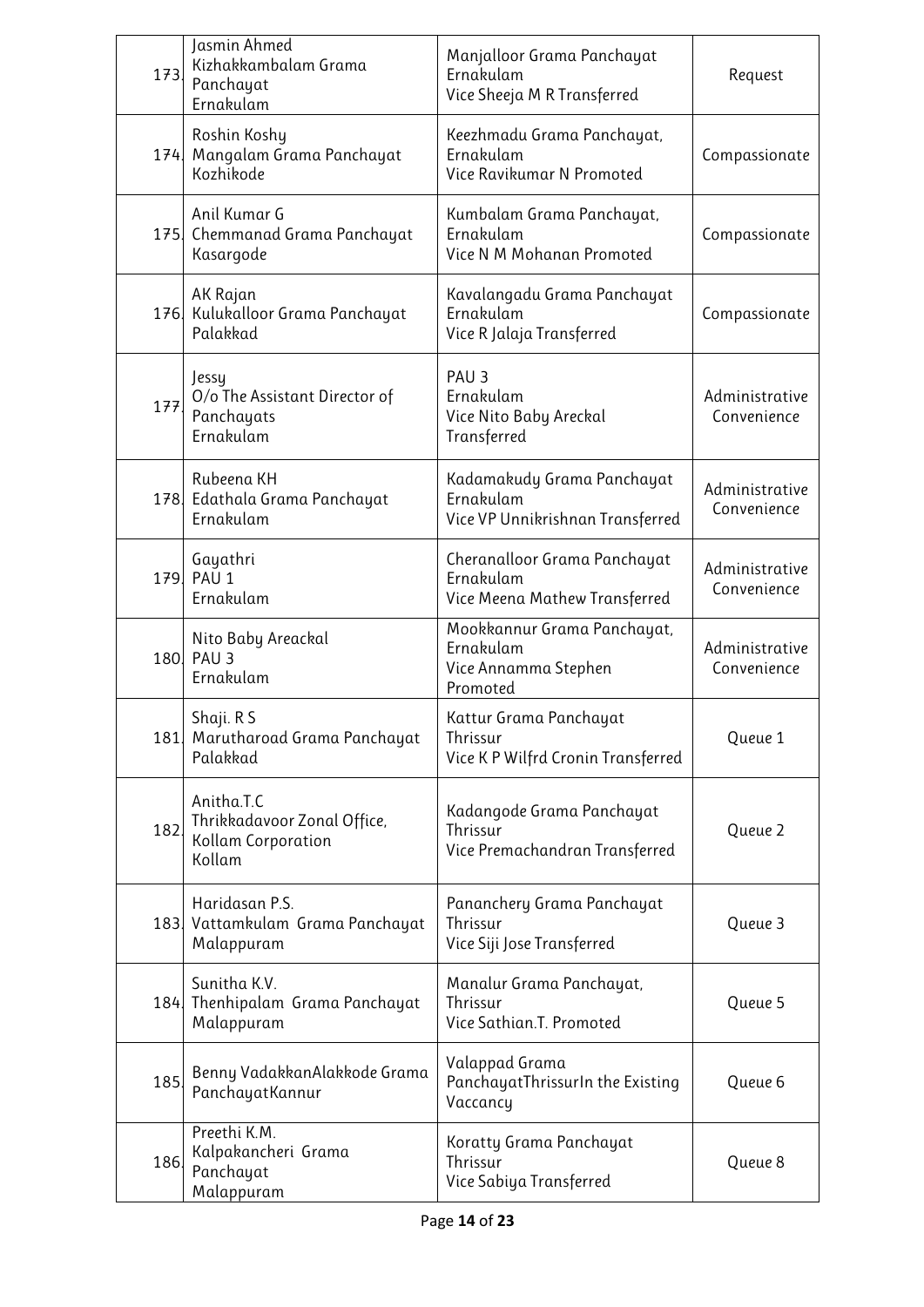| 187. | Binoop KC<br>Peruvayal Grama Panchayat<br>Kozhikode            | Nadathara Grama Panchayat<br>Thrissur<br>Vice Santhi K Transferred         | Queue 11 |
|------|----------------------------------------------------------------|----------------------------------------------------------------------------|----------|
|      | Joy.K.K<br>188 Alathur Grama Panchayat<br>Palakkad             | Thalikulam Grama Panchayat,<br>Thrissur<br>Vice Dinesan N G Promoted       | Queue 12 |
|      | Mumthas. AV<br>189 Kollencode Grama Panchayat<br>Palakkad      | Thalikulam Grama Panchayat,<br>Thrissur<br>Vice Umesh A R Promoted         | Queue 13 |
|      | Varghese E A<br>190 Kumbala Grama Panchayat<br>Kasarogode      | Pavaratty Grama Panchayat<br>Thrissur<br>Vice Salahudeen P P Transferred   | Queue 14 |
|      | M S Sasikumar<br>191. Vanimel Grama Panchayat<br>Kozhikode     | Chelakkara Grama Panchayat<br>Thrissur<br>Vice Rohini M S Transferred      | Queue 15 |
|      | Sreekumari.T.V<br>192 Kottoppadam Grama Panchayat<br>Palakkad  | Puthur Grama Panchayat<br>Thrissur<br>Vice Manoj S Transferred             | Queue 16 |
|      | Devarajan<br>193. Naduvil Grama Panchayat<br>Kannur            | Mullurkkara Grama Panchayat<br>Thrissur<br>Vice Sheeja NV Transferred      | Queue 17 |
| 194  | Peethamparan I.P.<br>Angadipuram Grama Panchayat<br>Malappuram | Pavaratty Grama Panchayat<br>Thrissur<br>Vice KS Josemon Transferred       | Queue 18 |
| 195. | PS Niyas<br>Narath Grama Panchayat<br>Kannur                   | Vadantharapilly Grama<br>Panchayat<br>Thrissur<br>Vice Amitha Transferred  | Queue 19 |
|      | Sanish K.V.<br>196. PAU-7, Edapal<br>Malappuram                | Paralam Grama Panchayat<br>Thrissur<br>Vice Suresh KR Promoted             | Queue 20 |
|      | Rohini M S<br>197 Chelakkara Grama Panchayat<br>Thrissur       | Vallathol Nagar Grama<br>Panchayat<br>Thrissur<br>Vice Shereef NM Promoted | Request  |
| 198. | Santhi K<br>Nadathara Grama Panchayat<br>Thrissur              | Cherppu Grama Panchayat<br>Thrissur<br>Vice Arun John T Transferred        | Request  |
|      | Kinsboy T<br>199 Puthur Grama Panchayat<br>Thrissur            | Anthikkad Grama Panchayat,<br>Thrissur<br>Vice Sheela VR Promoted          | Request  |
|      | Salahudeen P P<br>200 Pavaratty Grama Panchayat<br>Thrissur    | Kandanassery Grama Panchayat,<br>Thrissur<br>Vice Shaji.T.H Promoted       | Request  |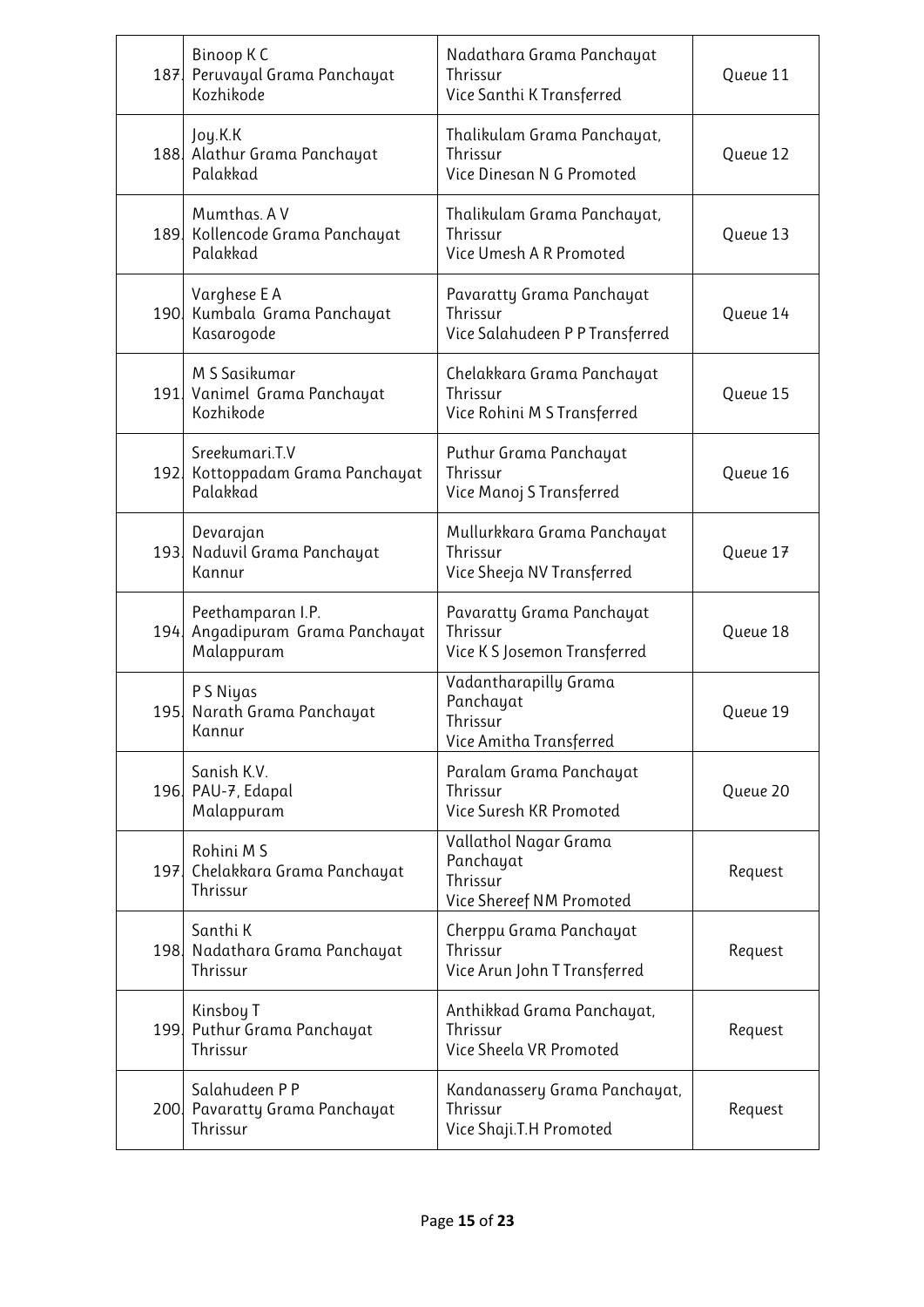| 201  | R Subrahmaniyan<br>Mulankunnathukavu Grama<br>Panchayat<br>Thrissur | Puthur Grama Panchayat<br>Thrissur<br>Vice Kinsboy T Transferred            | Request |
|------|---------------------------------------------------------------------|-----------------------------------------------------------------------------|---------|
|      | Sheeja N V<br>202 Mullurkkara Grama Panchayat<br>Thrissur           | Porkulam Grama Panchayat,<br>Thrissur<br>Vice Sasidharan PS Promoted        | Request |
| 203. | K S JosemonPavaratty Grama<br>PanchayatThrissur                     | Mullassery Grama Panchayat,<br>ThrissurVice Anupama AV<br>Promoted          | Request |
|      | <b>KP Wilfred Cronin</b><br>204 Kattur Grama Panchayat<br>Thrissur  | Puthenchira Grama Panchayat,<br>Thrissur<br>Vice Haseeb Ali P.M Promoted    | Request |
|      | Siji Jose<br>205 Panancheri Grama Panchayat<br>Thrissur             | Kattur Grama Panchayat<br>Thrissur<br>In the Existing Vaccancy              | Request |
|      | Ramachandran.V<br>206 Wadakkanchery Municipality<br>Thrissur        | Mulankunnathukavu Grama<br>Panchayat<br>Vice R Subrahmaniyan<br>Transferred | Request |
|      | Sabiya<br>207 Koratty Grama Panchayat<br>Thrissur                   | Aloor Grama Panchayat,<br>Thrissur<br>Vice Sabitha G Promoted               | Request |
|      | Premachandran<br>208 Kadangode Grama Panchayat<br>Thrissur          | PAU <sub>3</sub> ,<br>Thrissur<br>Vice Sivadasan.T.V Promoted               | Request |
|      | Narayanan M.<br>209 Pulamanthole Grama Panchayat<br>Malappuram      | Mankara Grama Panchayat<br>Palakkad<br>Vice Churathil Ganga Transferred     | Queue 2 |
| 210  | Pradeep S<br>Pallikkara Grama Panchayat<br>Kasarogode               | Puthunagaram Grama<br>Panchayat<br>Palakkad<br>Vice Sirosh Transferred      | Queue 4 |
|      | Suresh Kumar T K<br>211 Puthuppady Grama Panchayat<br>Kozhikode     | Kannabra Grama Panchayat<br>Palakkad<br>Vice Krishnakumar SS Transferred    | Queue 5 |
| 212. | Bindu V<br>Muthalamada Grama Panchayat<br>Palakkad                  | Peruvemba Grama Panchayat,<br>Palakkad<br>Vice M.G.Joison Promoted          | Request |
| 213  | Churathil Ganga<br>Mankara Grama Panchayat<br>Palakkad              | Parali Grama Panchayat,<br>Palakkad<br>Vice Mini CS Promoted                | Request |
|      | Sunil Kumar M<br>214 Thenkara Grama Panchayat<br>Palakkad           | Erimayur Grama Panchayat<br>Palakkad<br>Vice Suseela Transferred            | Request |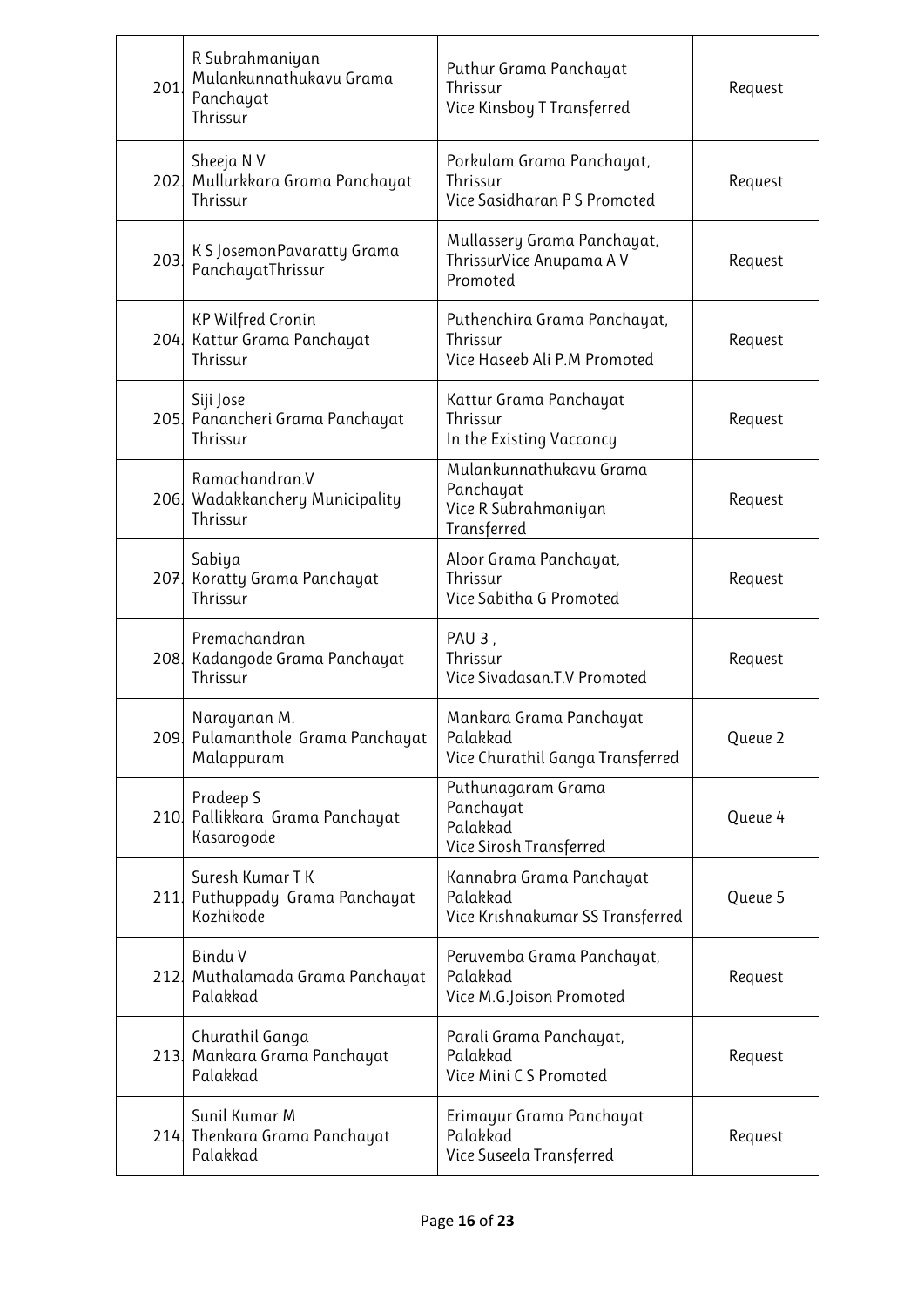|      | Sureshkumar<br>215 Thrikkaderi Grama Panchayat<br>Palakkad      | PAU <sub>6</sub><br>Palakkad<br>Vice Faizal Ahmed Transferred                          | Request |
|------|-----------------------------------------------------------------|----------------------------------------------------------------------------------------|---------|
|      | Rajkumar S<br>216 Puthussery Grama Panchayat,<br>Palakkad       | Marutharoad Grama Panchayat<br>Palakkad<br>Vice Shaji RS Transferred                   | Request |
|      | Jayachandran<br>217 Ongalloor Grama Panchayat<br>Palakkad       | PAU - 5, Pattambi<br>Palakkad<br>Vice Vinodan KK Transferred                           | Request |
| 218  | Vinod Kumar V<br>Puthupariyaram Grama<br>Panchayat<br>Palakkad  | Puthussery Grama Panchayat,<br>Palakkad<br>Vice Rajkumar S Transferred                 | Request |
|      | Gokuldas<br>219 Lekkidiperur Grama Panchayat<br>Palakkad        | O/o The Assistant Director of<br>Panchayats,<br>Palakkad<br>Vice Abdussalam T Promoted | Request |
|      | Manojkumar P<br>220 Agali Grama Panchayat<br>Palakkad           | Lekkidiperur Grama Panchayat<br>Palakkad<br>Vice Gokuldas Transferred                  | Request |
| 221. | KrishnakumarNelliyampathi<br>Grama PanchayatPalakkad            | Ongalloor Grama<br>PanchayatPalakkadVice<br>Jayachandran Transferred                   | Request |
|      | Ramachandran<br>222 Nallepilly Grama Panchayat<br>Palakkad      | Puthupariyaram Grama<br>Panchayat<br>Palakkad<br>Vice Vinod Kumar V Transferred        | Request |
|      | Gopalakrishnan C<br>223 Koduvayur Grama Panchayat<br>Palakkad   | Kuthannur Grama Panchayat<br>Palakkad<br>In the Leave Vaccancy                         | Request |
|      | Sudheesh BabuR<br>224 Peravoor Grama Panchayat<br>Kannur        | Kalpakancheri Grama Panchayat<br>Malappuram<br>Vice Preethi KM Transferred             | Queue 1 |
|      | Shamli. I. P<br>225 Ferook Muncipality<br>Kozhikode             | Peruvelloor Grama Panchayat<br>Vice Sheeba Rajan Transferred                           | Queue 3 |
|      | Shamil. E<br>226 Kodiyathoor Grama Panchayat<br>Kozhikode       | Thirunavaya Grama Panchayat<br>Malappuram<br>Vice Muraleedharan Nair<br>Transferred    | Queue 4 |
|      | Navas KPM<br>227 Olavanna Grama Panchayat<br>Kozhikode          | Edappal Grama Panchayat,<br>Malappuram<br>Vice Mohammed Sherif M<br>Promoted           | Queue 5 |
| 228. | Mammad Abdul Latheef N<br>Chekiyad Grama Panchayat<br>Kozhikode | Vandoor Grama Panchayat<br>Malappuram<br>Vice Raghavan PP Transferred                  | Queue 8 |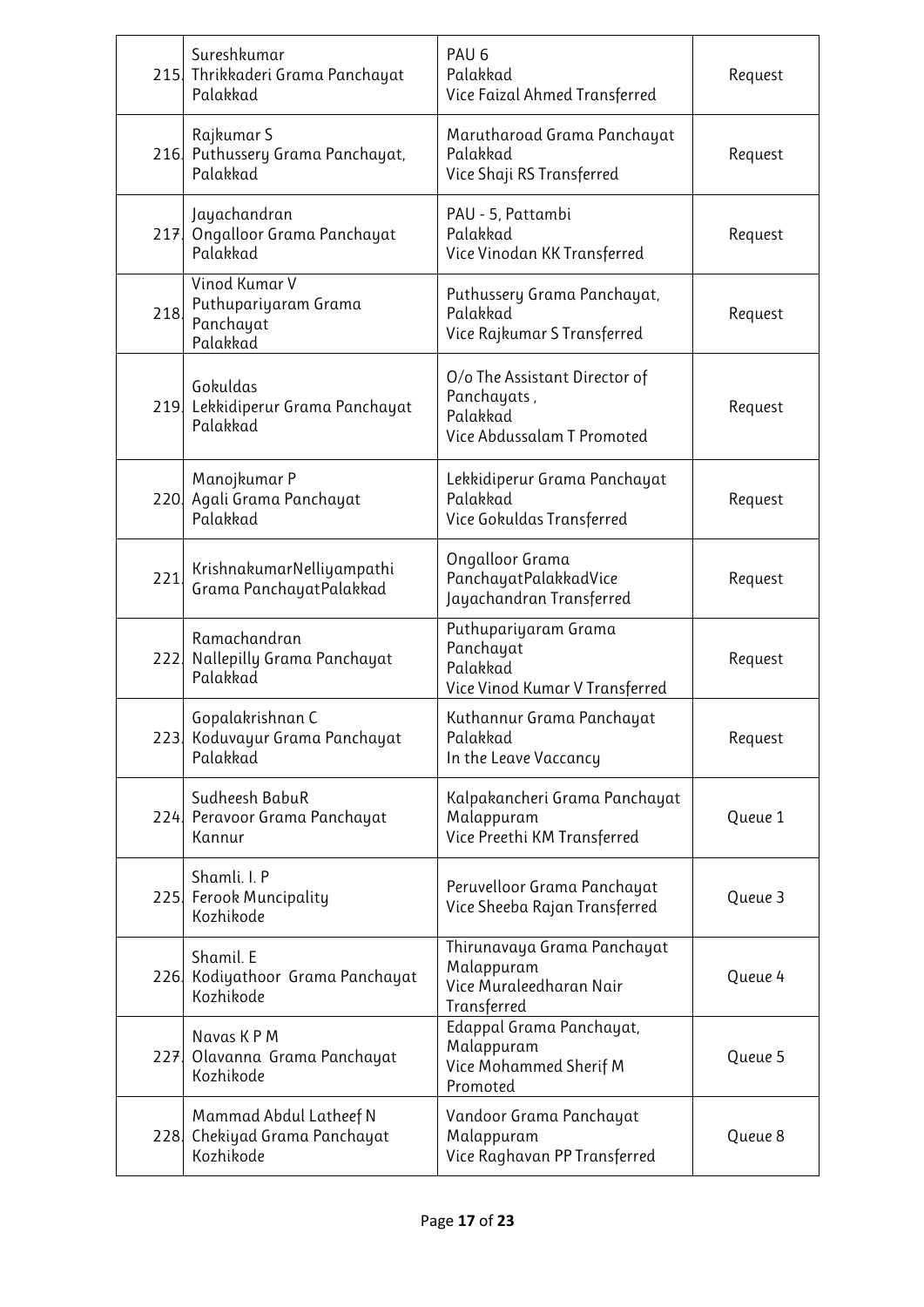|      | M.Muhammed Faizal<br>229. Muttil Grama Panchayat<br>Wayanad                  | Kuzhimanna Grama Panchayat<br>Malappuram<br>Vice Santhosh J Transferred                         | Queue 9              |
|------|------------------------------------------------------------------------------|-------------------------------------------------------------------------------------------------|----------------------|
| 230  | Sureshkumar V.V.<br>Udumbanchola Grama<br>Panchayat<br>Idukki                | Edappal Grama Panchayat<br>Malappuram<br>Vice Tommy MM Transferred                              | Queue 10             |
|      | Muraleedharan PK<br>231 Pothukallu Grama Panchayat,<br>Malappuram            | Chungathara Grama Panchayat,<br>Malappuram<br>Vice V. Kamalesan Promoted                        | Request              |
|      | Seethalekshmi<br>232 Kodur Grama Panchayat<br>Malappuram                     | <b>PAU IV</b><br>Malappuram<br>Vice Rajeev K Transferred                                        | Request              |
| 233  | <b>Bisily Bindu</b><br>O/o The Deputy Director of<br>Panchayats<br>Ernakulam | PAU 5, Vegara<br>Malappuram<br>Vice Vijayakumar V Transferred                                   | Request              |
|      | Vijayakumar V<br>234. PAU 5, Vegara,<br>Malappuram                           | O/o The Deputy Director of<br>Panchayats,<br>Malappuram<br>Vice Sreenivasan Kunnath<br>Promoted | Request              |
| 235. | Rosy<br>O/o The Assistant Director of<br>Panchayats<br>Malappuram            | District Panchayat,<br>Malappuram<br>Vice Muhammed Shoukath T<br>Promoted                       | Request              |
|      | Prabhakaran<br>236 Mooniyur Grama Panchayat<br>Malappuram                    | Kodur Grama Panchayat<br>Malappuram<br>Vice Seethalekshmi Transferred                           | Request              |
|      | Abdul Hakkim<br>237 Poovachal Grama Panchayat<br>Thiruvananthapuram          | Kalikavu Grama Panchayat<br>Malappuram<br><b>Existing Vaccancy</b>                              | Junior<br>Compulsory |
|      | Vijayan P P<br>238 Alancode Grama Panchayat,<br>Malappuram                   | Maranchery Grama Panchayat,<br>Malappuram<br>Vice Anil Babu.K<br>Promoted                       | Request              |
| 239  | Abdul Saleem TVettom Grama<br>Panchayat, Malappuram                          | Veliyancode Grama<br>PanchayatMalappuramIn the<br><b>Existing Vaccancy</b>                      | Request              |
|      | Jyothish R<br>240 Melattur Grama Panchayat,<br>Malappuram                    | PAU-I Nilambur,<br>Malappuram<br>Vice Krishnakumar N Promoted                                   | Request              |
| 241. | Raghavan P P<br>Vandoor Grama Panchayat,<br>Malappuram                       | Porur Grama Panchayat<br>Malappuram<br>Vice Shibu P Transferred                                 | Request              |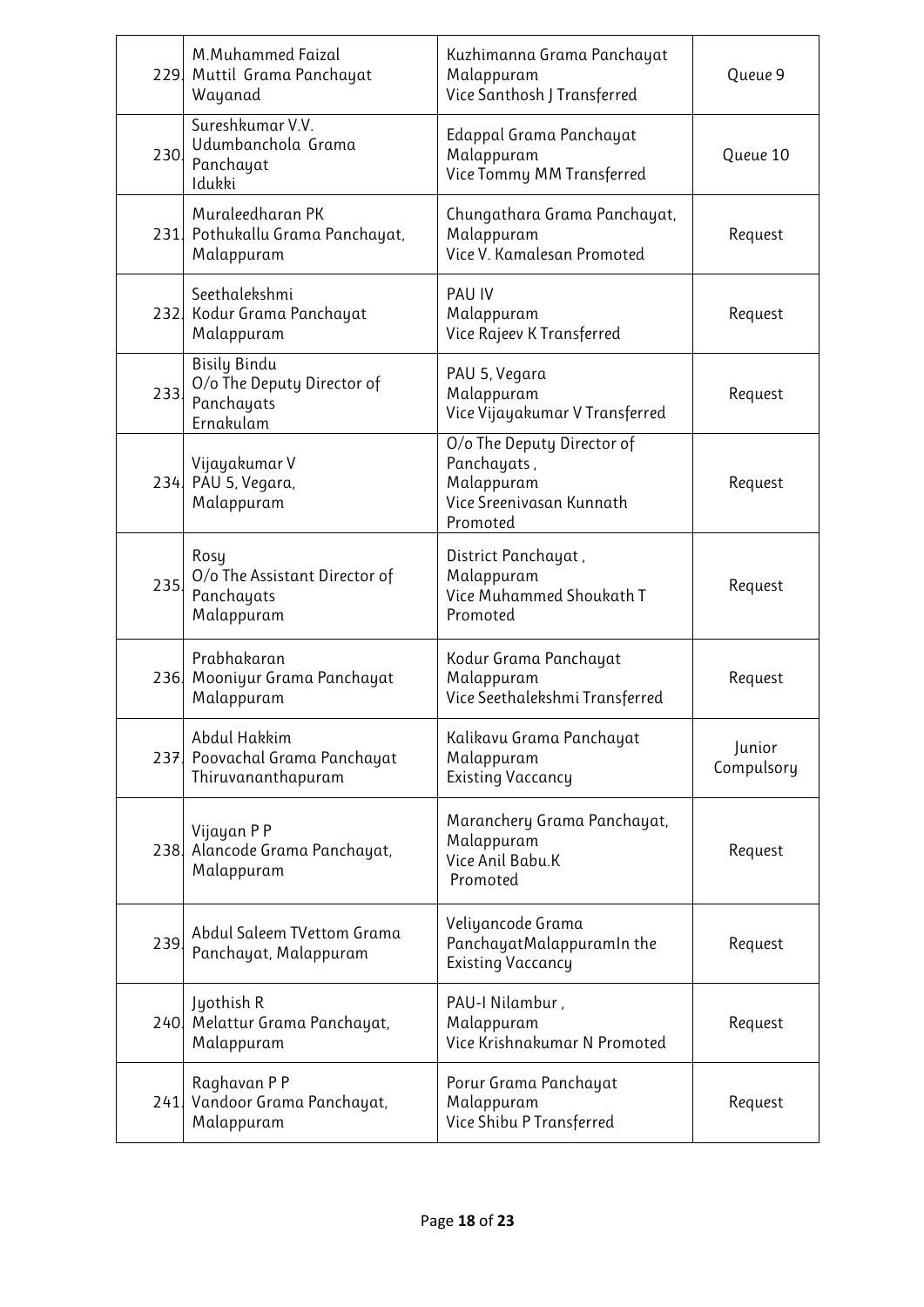|      | Vivekanandan A<br>242 Vengara Grama Panchayat,<br>Malappuram          | Oorakam Grama Panchayat<br>Malappuram<br>Vice Prabhakaran Pari Promoted                  | Request                       |
|------|-----------------------------------------------------------------------|------------------------------------------------------------------------------------------|-------------------------------|
|      | Baiju Puthalathodi<br>243 Niramaruthur Grama Panchayat,<br>Malappuram | Thenjipalam Grama Panchayat<br>Malappuram<br>Vice Sunitha KV Transferred                 | Request                       |
| 244  | Sithara<br>Othukungal Grama Panchayat<br>Malappuram                   | PAU <sub>4</sub><br>Malappuram<br><b>Existing Vaccancy</b>                               | Request                       |
|      | Mini KK<br>245 Ponmudam Grama Panchayat<br>Malappuram                 | Cheriyamundam Grama<br>Panchayat<br>Malappuram<br>In the Retiring Vaccancy               | Request                       |
| 246. | Dileep Kumar KP<br>Mangalam Grama Panchayat<br>Malappuram             | Ponmudam Grama Panchayat<br>Malappuram<br>Vice Mini Transferred                          | Request                       |
|      | Kunjimammu<br>247 Mankada Grama Panchayat<br>Malappuram               | O/o The Assistant Director of<br>Panchayats,<br>Malappuram<br>Vice Rajeev P.K. Promoted  | Request                       |
|      | Binukumar V<br>248 Edarikkode Grama Panchayat<br>Malappuram           | PAU Kondotty<br>Malappuram<br>Vice Chandrahasan Transferred                              | Request                       |
|      | Rajeev K<br>249 PAU IV<br>Malappuram                                  | O/o The Deputy Director of<br>Panchayats,<br>Malappuram<br>Vice Bisily Bindu Transferred | Administrative<br>Convenience |
|      | Vinodan.K.K<br>250 PAU-5 Pattambi<br>Palakkad                         | Valayam Grama Panchayat<br>Kozhikode<br>Vice Sukumaran T Transferred                     | Queue 3                       |
| 251  | K Krishnakumar<br>Payyoli Muncipality<br>Kozhikode                    | Vanimel Grama Panchayat<br>Kozhikode<br>Vice MS Sasikumar Transferred                    | Request                       |
| 252. | O P Radhakrishnan<br>Koduvalli Muncipality<br>Kozhikode               | Kuttiyadi Grama Panchayat<br>Kozhikode<br>Vice Chandran K Transferred                    | Request                       |
|      | Rajan KM<br>253 Thiruvelloor Grama Panchayat<br>Kozhikode             | Eramala Grama Panchayat<br>Kozhikode<br>In the Retiring Vaccancy                         | Request                       |
| 254. | Sandeep<br>Chapparapadavu Grama<br>Panchayat, Kannur                  | Meppayyur Grama Panchayat<br>Kozhikode<br>Vice NR Sivadas Transferred                    | Request                       |
| 255. | Muhammed Luqman<br>Balusseri Grama Panchayat<br>Kozhikode             | Panagadu Grama Panchayat<br>Kozhikode<br>Vice Jijimon Transferred                        | Request                       |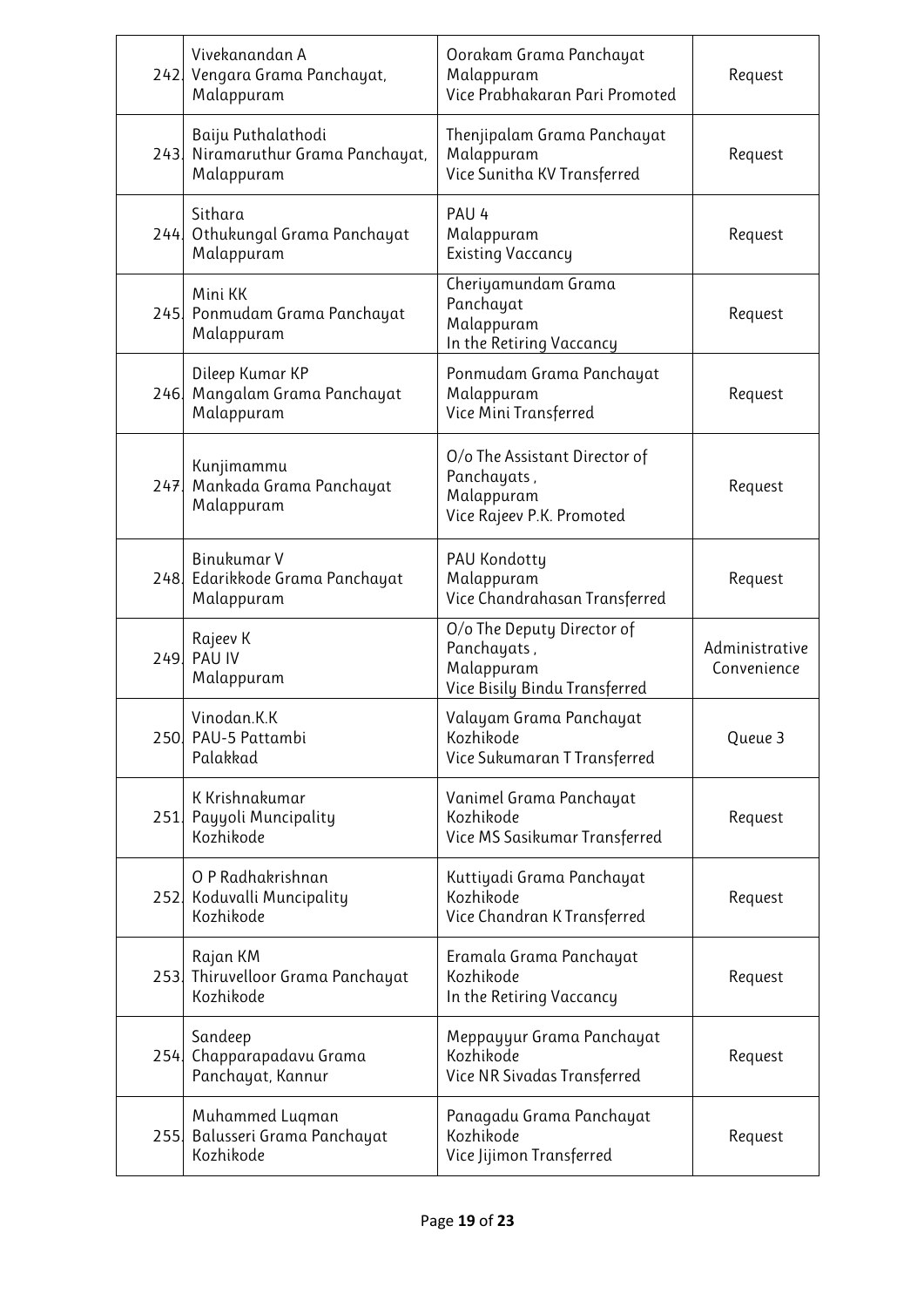|      | Sindhu PG<br>256 Purameri Grama Panchayat,<br>Kozhikode             | Villiyapilli Grama Panchayat<br>Kozhikode<br>Vice Shajimon NM Transferred              | Request                       |
|------|---------------------------------------------------------------------|----------------------------------------------------------------------------------------|-------------------------------|
|      | Venugopalan<br>257 NairChathamangalam Grama<br>Panchayat, Kozhikode | Kodiyathur Grama<br>PanchayatKozhikodeVice Shamil<br>E Transferred                     | Request                       |
|      | Rajeevan<br>258 Edacheri Grama Panchayat,<br>Kozhikode              | Chekkiyad Grama Panchayat<br>Kozhikode<br>Vice Mammad Abdul Latheef N<br>Transferred   | Request                       |
|      | Vinod Krishnan K<br>259 Nadapuram Grama Panchayat<br>Kozhikode      | Edachery Grama Panchayat<br>Kozhikode<br>Vice Rajeevan Transferred                     | Request                       |
|      | Shibin KK<br>260 Thalakaluthur Grama Panchayat,<br>Kozhikode        | Balusseri Grama Panchayat<br>Kozhikode<br>Vice Muhammed Lukman<br>Transferred          | Request                       |
|      | Harikaran K<br>261 Thiruvambadi Grama Panchayat,<br>Kozhikode       | Thalakulathur Grama Panchayat<br>Kozhikode<br>Vice Shibin KK Transferred               | Request                       |
| 262. | Chandran K<br>Kuttiyadi Grama Panchayat,<br>Kozhikode               | Purameri Grama Panchayat<br>Kozhikode<br>Vice Sindhu PG Transferred                    | Request                       |
|      | Suresh Kumar K<br>263. Thamarassery Grama Panchayat,<br>Kozhikode   | Chathamangalam Grama<br>Panchayat<br>Kozhikode<br>Vice Venugopalan Nair<br>Transferred | Request                       |
|      | Shajimon<br>264 Villiyapilli Grama Panchayat<br>Kozhikode           | Thiruvelloor Grama Panchayat<br>Kozhikode<br>Vice Rajan KM Transferred                 | Request                       |
| 265  | Sreevidhya<br>Chengottukavu Grama<br>Panchayat<br>Kozhikode         | Ulliyeri Grama Panchayat<br>Kozhikode<br>Vice Vinod Kumar. O Transferred               | Request                       |
| 266. | Sukumaran T<br>Valayam Grama Panchayat<br>Kozhikode                 | PAU-IV<br>Kozhikode<br>In the Existing Vaccancy                                        | Administrative<br>Convenience |
|      | Veena Babu<br>267 Andoorkonam Grama Panchayat<br>Thiruvananthapuram | Thamarasseri Grama Panchayat<br>Kozhikode<br>Vice Suresh Kumar K Transferred           | Junior<br>Compulsory          |
| 268  | Arun John.T.<br>Cherpu Grama Panchayat<br>Thrissur                  | Muttil Grama Panchayat,<br>Wayanad<br>Vice Muhammed Faisal<br>Transferred              | Queue 2                       |
| 269. | K A Jayasudha<br>Pulpally Grama Panchayat,<br>Wayanad               | Moopainad Grama Panchayat,<br>Wayanad<br>In the Existing Vaccancy                      | Request                       |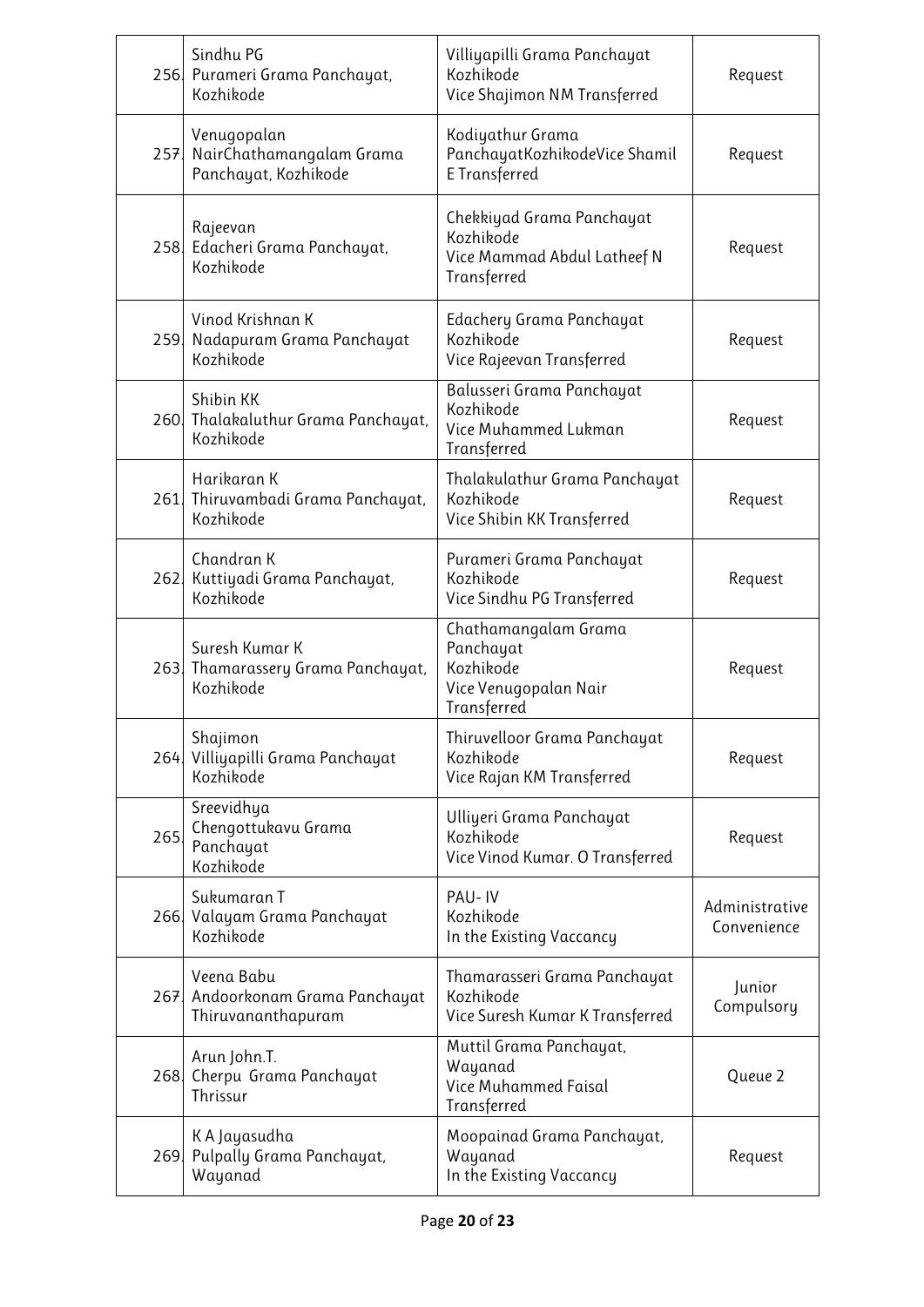|      | <b>KM Thomas</b><br>270 Meenangadi Grama Panchayat,<br>Wayanad     | Thavinjal Grama Panchayat,<br>Wayanad<br>Vice Antony RoshanTransferred                   | Request |
|------|--------------------------------------------------------------------|------------------------------------------------------------------------------------------|---------|
|      | M B Lathika<br>271 Panamaram Grama Panchayat,<br>Wayand            | Kaniyambatta Grama<br>Panchayat,<br>Wayanad<br>Vice Pious J Valiyaveettil<br>Transferred | Request |
| 272. | P R Shajikumar<br>Nenmeni Grama Panchayat,<br>Wayanad              | Noolpuzha Grama Panchayat<br>Wayanad<br>Vice Franklin Das Transferred                    | Request |
|      | V Ali<br>273. Vellamunda Grama Panchayat<br>Wayanad                | O/o The Deputy Director of<br>Panchayats,<br>Wayanad<br>Vice P Santhosh Kumar Promoted   | Request |
| 274  | VD ThomasAmbalavayal Grama<br>PanchayatWayanad                     | District Panchayat,<br>WayanadVice K. Muhammed<br>Salim Promoted                         | Request |
| 275. | Sajivendran Vandayi Anneri<br>Peringalam Zonal<br>Kannur           | Chelora Grama Panchayat,<br>Kannur<br>Vice Rajan K Promoted                              | Request |
| 276. | K Sathyan<br>New Mahi Grama Panchayat,<br>Kannur                   | Peralassery Grama Panchayat,<br>Kannur<br>Vice K.Shobhana Promoted                       | Request |
|      | K Premalatha<br>277 Panoor Municipality<br>Kannur                  | Chockli Grama Panchayat,<br>Kannur<br>Vice Sooryakanth K K Promoted                      | Request |
|      | Robin Sevior<br>278 Elayavoor Zonal<br>Kannur                      | Madayi Grama Panchayat,<br>Kannur<br>Vice C.K. Sreekumnar Promoted                       | Request |
|      | A P Gopi<br>279. Irikkoor Grama Panchayat,<br>Kannur               | Padiyur Grama Panchayat<br>Kasargode<br>Vice Savitha Transferred                         | Request |
| 280. | M S Maria Gorotti<br>Kangol Alappadamba Grama<br>Panchayat, Kannur | Cheruthazham Grama<br>Panchayat,<br>Kannur<br>Vice M.V Chandran Maniyadu<br>Promoted     | Request |
| 281  | M Pradeepan<br>Chirakkal Grama Panchayat,<br>Kannur                | Cherukunnu Grama Panchayat,<br>Kannur<br>Vice M.Sarangadharan Promoted                   | Request |
| 282  | Thomas TD<br>Ayyankunnu Grama Panchayat,<br>Kannur                 | Peravoor Grama Panchayat,<br>Kannur<br>Vice Sudheesh Babu Transferred                    | Request |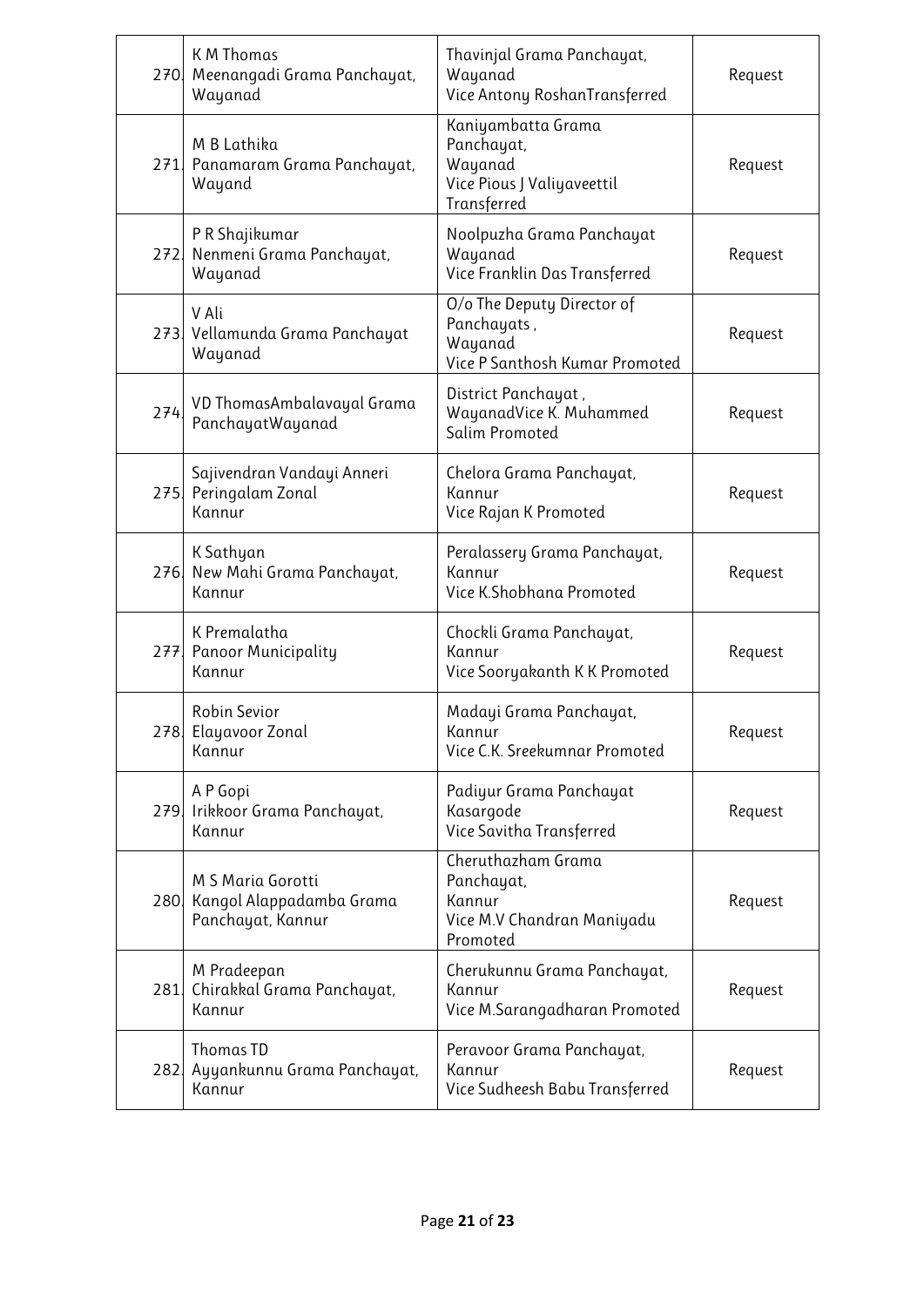|      | D N Pramod<br>283 Eramam Grama Panchayat,<br>Kannur                                       | Kankol Alappadamba Grama<br>Panchayat<br>Kannur<br>Vice Maria Goretti Transferred | Request    |
|------|-------------------------------------------------------------------------------------------|-----------------------------------------------------------------------------------|------------|
|      | K K Rajalekshmi<br>284 Valapattanam Grama<br>Panchayat, Kannur                            | Azhikkode Grama Panchayat<br>Kannur<br>Vice TP Abdul Khadar Transferred           | Request    |
|      | Vijeesh P<br>285. Pallikkunnu Zonal<br>Kannur                                             | Chirakkal Grama Panchayat<br>Kannur<br>Vice Pradeepan Transferred                 | Request    |
|      | Savitha M<br>286 Padiyoor Grama Panchayat,<br>Kannur                                      | New Mahi Grama Panchayat<br>Kannur<br>Vice K Sathyan Transferred                  | Request    |
| 287. | Unnikrishnan T M<br>Matool Grama Panchayat,<br>Kannur                                     | Ayyankunnu Grama Panchayat,<br>Kannur<br>Vice Thomas TD Transferred               | Request    |
|      | TP Abdul Khadar<br>288 Azhikkode Grama Panchayat,<br>Kannur                               | Narath Grama Panchayat<br>Kannur<br>Vice PS Niyas Transferred                     | Request    |
| 289. | Ummer P<br>Chirakkal Grama Panchayat,<br>Kannur                                           | Chapparapadavu Grama<br>Panchayat<br>Kannur<br>Vice Sandeep Transferred           | Request    |
|      | P Pradeep Kumar<br>290 Kurumathoor Grama Panchayat<br>Kannur                              | PAU-IV,<br>Kannur<br>Vice Ramakrishnan K Promoted                                 | Request    |
|      | CT Manoj<br>291 Kottiyoor Grama Panchayat<br>Kannur                                       | Kadambur Grama Panchayat,<br>Kannur<br>Vice Balakrishnan TV Promoted              | Request    |
| 292  | SreenivasanKunjimangalam<br>Grama PanchayatKannur                                         | PAU 3KannurVice Sheejamani<br>Transferred                                         | Request    |
| 293  | Malini SP<br>Edakkad Zonal Office<br>Kannur Corporation, Kannur<br>(On Deputation in SEC) | Chapparapadavu Grama<br>Panchayat<br>Kannur                                       | Lien Shift |
|      | Sheejamani K<br>294, PAU 3<br>Kannur                                                      | PAU-I,<br>Kannur<br>Vice K K Harindran Promoted                                   |            |
| 295. | Mohanan K<br>O/o The Deputy Director of<br>Panchayats, Kasargode                          | Bedadka Grama Panchayat,<br>Kasargode<br>Vice Devadas P Promoted                  | Request    |
|      | Ramesan K<br>296 Thrikkarippur Grama Panchayat,<br>Kasargode                              | Peelikkode Grama Panchayat,<br>Kasargode<br>In the Retiring Vaccancy              | Request    |